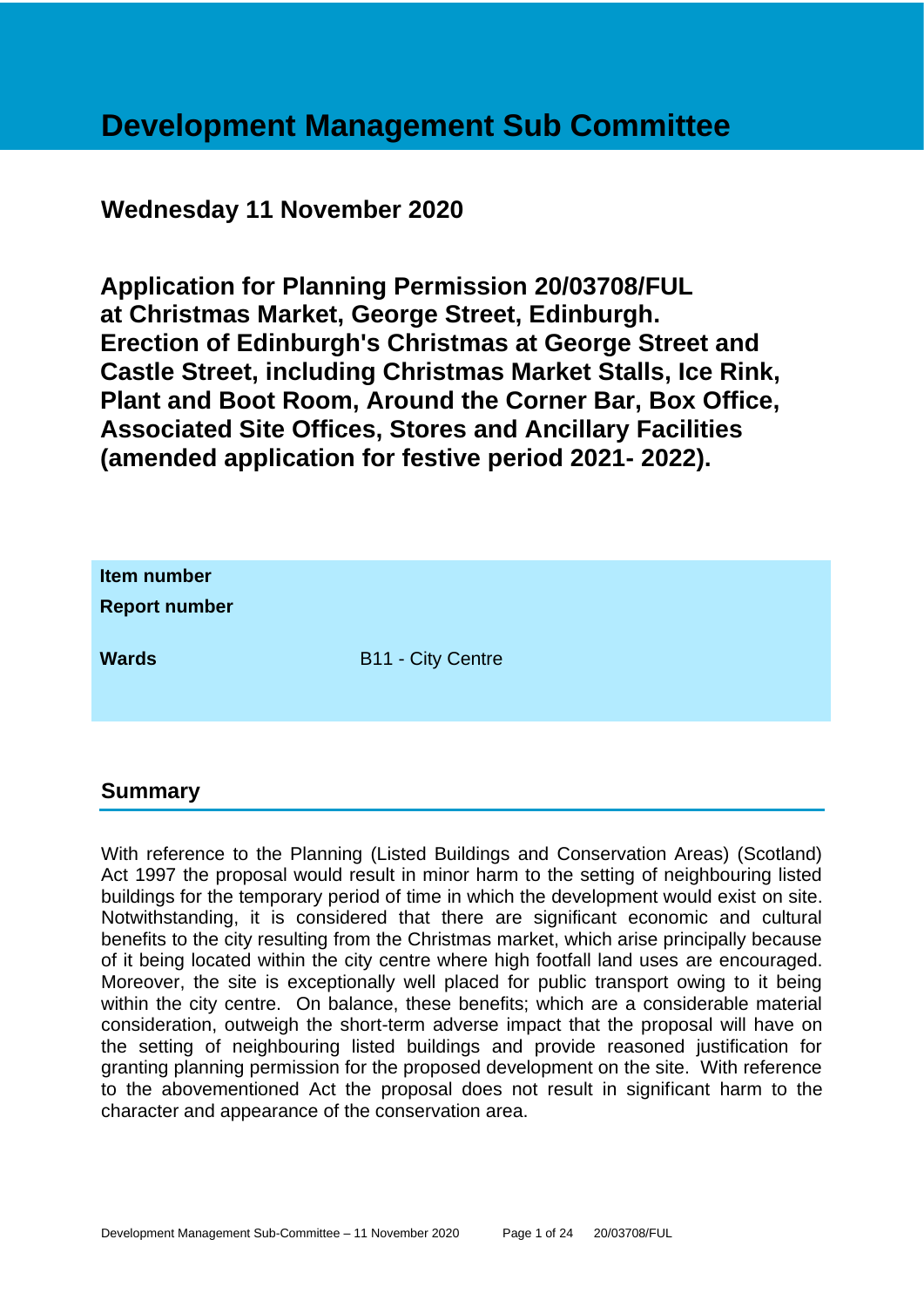The proposal does not result in significant harm to the character and appearance of the designed landscape or the Outstanding Universal Value of the Old and New Towns of Edinburgh World Heritage Site. The proposed development is for a temporary period and will not have a long-term impact on the site and will not result in significant harm to residential amenity. The proposal, subject to the conditions stated, is considered to be acceptable. There are no detrimental impacts on equalities or human rights. There are no material considerations which outweigh this conclusion.

#### **Links**

**[Policies and guidance for](file:///C:/uniform/temp/uf04148.rtf%23Policies)  [this application](file:///C:/uniform/temp/uf04148.rtf%23Policies)**

LDEL02, LDES01, LDES05, LEN01, LEN03, LEN06, LEN07, NSLBCA, OTH, CRPNEW,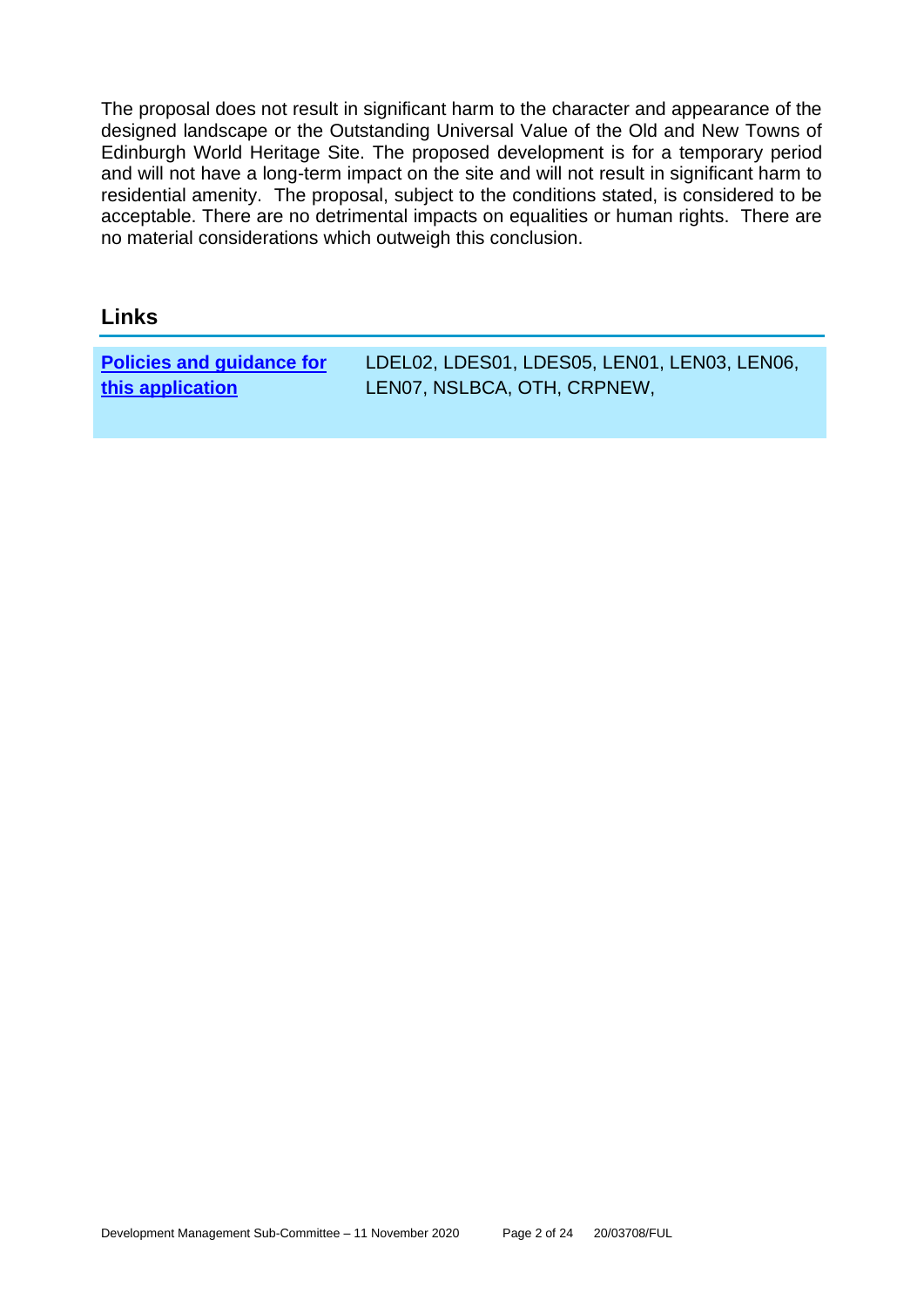# **Report**

**Application for Planning Permission 20/03708/FUL at Christmas Market, George Street, Edinburgh. Erection of Edinburgh's Christmas at George Street and Castle Street, including Christmas Market Stalls, Ice Rink, Plant and Boot Room, Around the Corner Bar, Box Office, Associated Site Offices, Stores and Ancillary Facilities (amended application for festive period 2021- 2022).**

#### **Recommendations**

**1.1** It is recommended that this application be Granted subject to the details below.

## **Background**

#### **2.1 Site description**

The site is located on two public roads: (i) the public road of George Street on the section which runs between Charlotte Square and Castle Street; and, (ii) the public road of Castle Street on the section that runs from George Street to its junction with Rose Street. The George Street part of the site is bound to the north and south by the properties located on George Street and to the east by the junction of George Street and Castle Street and to the west by Charlotte Square. The Castle Street part of the site is bound to north by the junction of George Street and Castle Street, to the east and west by properties on either side of Castle Street and to the south by the pedestrianised section of Castle Street.

The site is adjacent to a number of listed buildings, structures and monuments:

- − 33-39 Charlotte Square and 142-146 George Street with railing and
- − lamp standards (Category A), LB28506;
- − 40-46 Charlotte Square and 143 George Street with railing and lamp
- − standards (Category A), LB28507;
- − 112 George Street with railings and lamp standards (Category A),
- − LB28883;
- − 28 Castle Street with railings and lamp standards (Category A),
- − LB28474;
- − 16-20 (Even Nos) and 20A Castle Street with railings and Connery's Bar,
- − Rose Street (Category A), LB28472;
- − George Street and Castle Street, Statue of Dr Chalmers (Category A),
- − LB27847 and
- − 97-105 (Odd Nos) George Street, Bank of Scotland (Category A),
- − LB28850.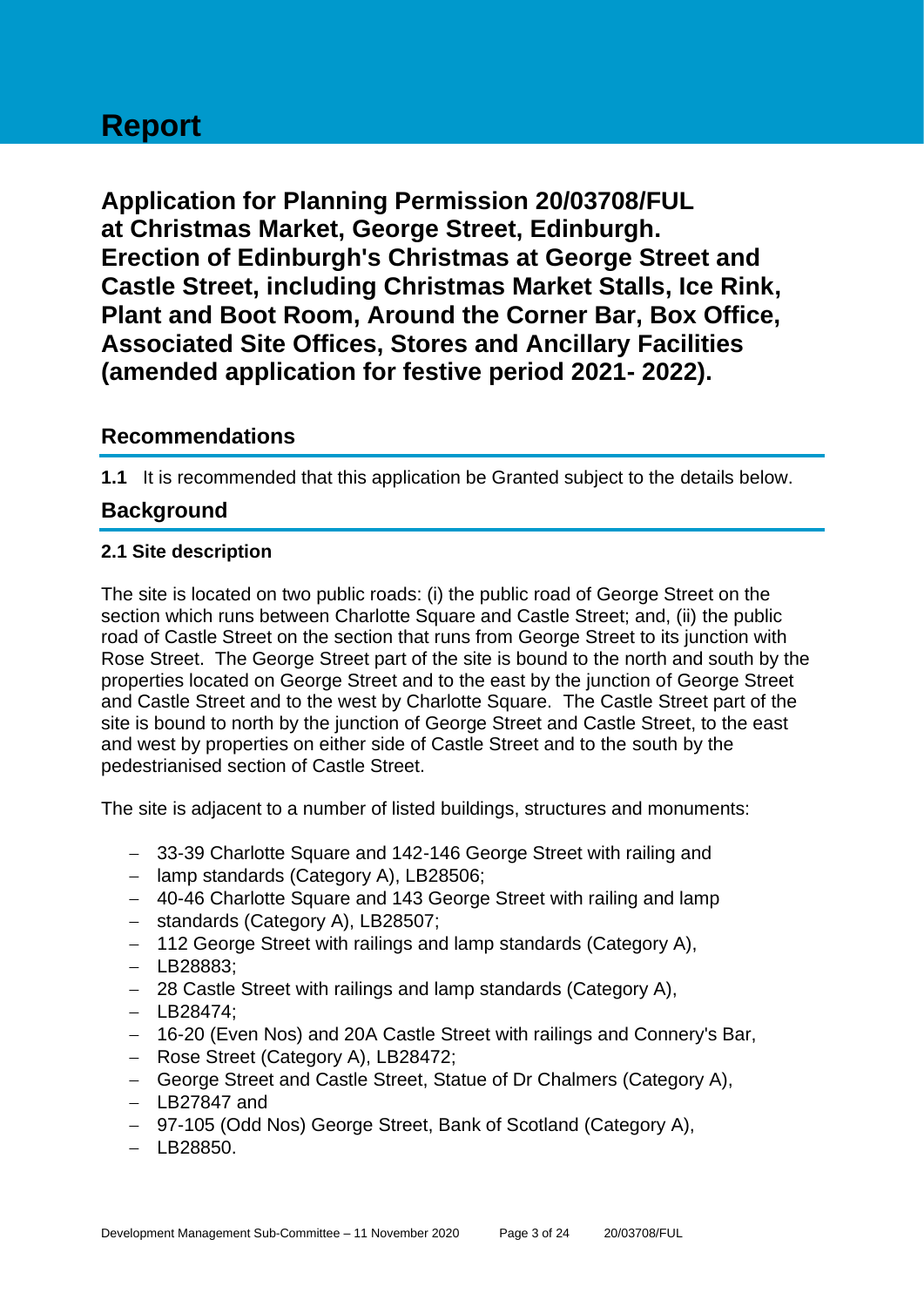The site is located within the Old and New Towns of Edinburgh World Heritage Site and the Historic Garden Designed Landscape Inventory Site - New Town Gardens. This application site is located within the New Town Conservation Area.

#### **2.2 Site History**

No relevant site history.

#### Other relevant applications:

4 September 2020 - Planning application validated for the erection of Christmas market stalls, tree, associated site offices, stores and ancillary facilities at High Street and Parliament Square (as amended to cover the festive period for 2021-2022). (application reference number 20/03728/FUL)- Pending determination.

3 September 2020 - Planning application validated for the erection of Christmas market stalls, fairground attractions, box office and associated site offices, stores and ancillary facilities at East Prince Street Gardens and Mound Plaza (as amended to cover the festive period for 2021-2022). (application reference number 20/03707/FUL)- Pending determination.

#### **Main report**

#### **3.1 Description of the Proposal**

The application is for the erection of Christmas market stalls, ice risk, plant and boot room, around the corner bar, box office, associated site offices, stores and ancillary facilities. Permission is sought from 20 November 2021 to 2 January 2022. The event space is to be operational between the hours of 10am and 10pm.

The application is one of three separate applications for Christmas events proposed by the applicant in the city centre. They would operate in place of the much larger single event in East Princes Street Gardens and the Mound Piazza which had operated without planning permission last year.

The proposal includes:

George Street:

- − ice rink
- − bar with viewing deck
- − plant/boot room building
- − 18 single-storey stalls for trading concessions

Castle Street:

- − box office
- − Toilet facilities
- − office
- − stores
- − generator compound
- − 12 single storey stalls for trading concessions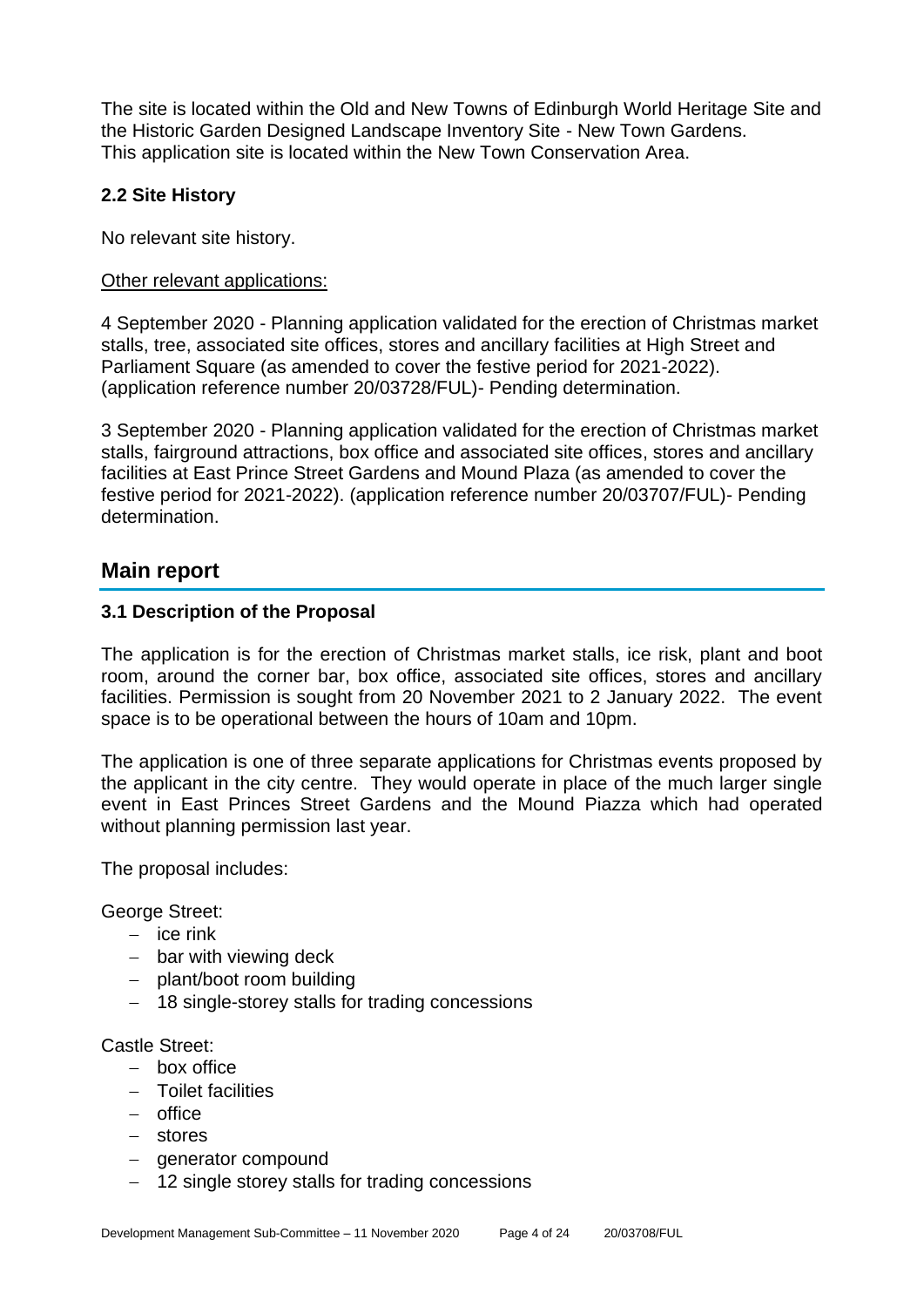Access to the event is for pedestrians only. Cycle access to the site will be maintained. During loading times (7am to 9.30am) a 3m eastbound lane for delivery vehicles and cycles and a 1.5m westbound lane will be maintained. Delivery vehicles will be walked in and out (eastbound only) with banksmen to ensure cycle safety and delivery vehicles will park in the designated loading / unloading areas, out-with the cycle lanes.

Decommissioning is programmes to take place over a maximum of 10 days.

Detailed drawings, a Design Statement and a covering letter providing an overview of the proposal have been submitted with the application. These documents are available to view on the Planning and Building Standards online Services.

#### *Revised scheme*

As Edinburgh's Christmas is no longer taking place in 2020, the application title has been amended to delete reference to the period 2020-2021.

#### **3.2 Determining Issues**

Due to its proximity to listed buildings and being site within the New Town Conservation Area, the proposed development first requires to be assessed against Sections 59 and 64 of the Planning (Listed Buildings and Conservation Areas) (Scotland) Act 1997.

Section 59 of the Planning (Listed Buildings and Conservation Areas) (Scotland) Act 1997 means that there is a strong presumption against granting planning permission for development which would harm a listed building or its setting. If engaged, the presumption can only be rebutted if the advantages of the scheme are sufficient to outweigh that strong presumption.

Section 64 of the Planning (Listed Buildings and Conservation Areas) (Scotland) Act 1997 means that there is a strong presumption against granting planning permission for development which would conflict with the objective of preserving or enhancing the character or appearance of the conservation area. If engaged, the presumption can only be rebutted if the advantages of the scheme are sufficient to outweigh that strong presumption.

The determining issues to consider in terms of assessing the development against Sections 59 and 64 of the Planning (Listed Buildings and Conservation Areas) (Scotland) Act 1997 are:

- − Would the development harm a listed building or its setting? If it would, are there any advantages of the proposal that are sufficient to outweigh the strong presumption against granting planning permission?
- − Would the development conflict with the objective of preserving or enhancing the character or appearance of the conservation area? If it would, are there any advantages to the proposal that are sufficient to outweigh the strong presumption against granting planning permission?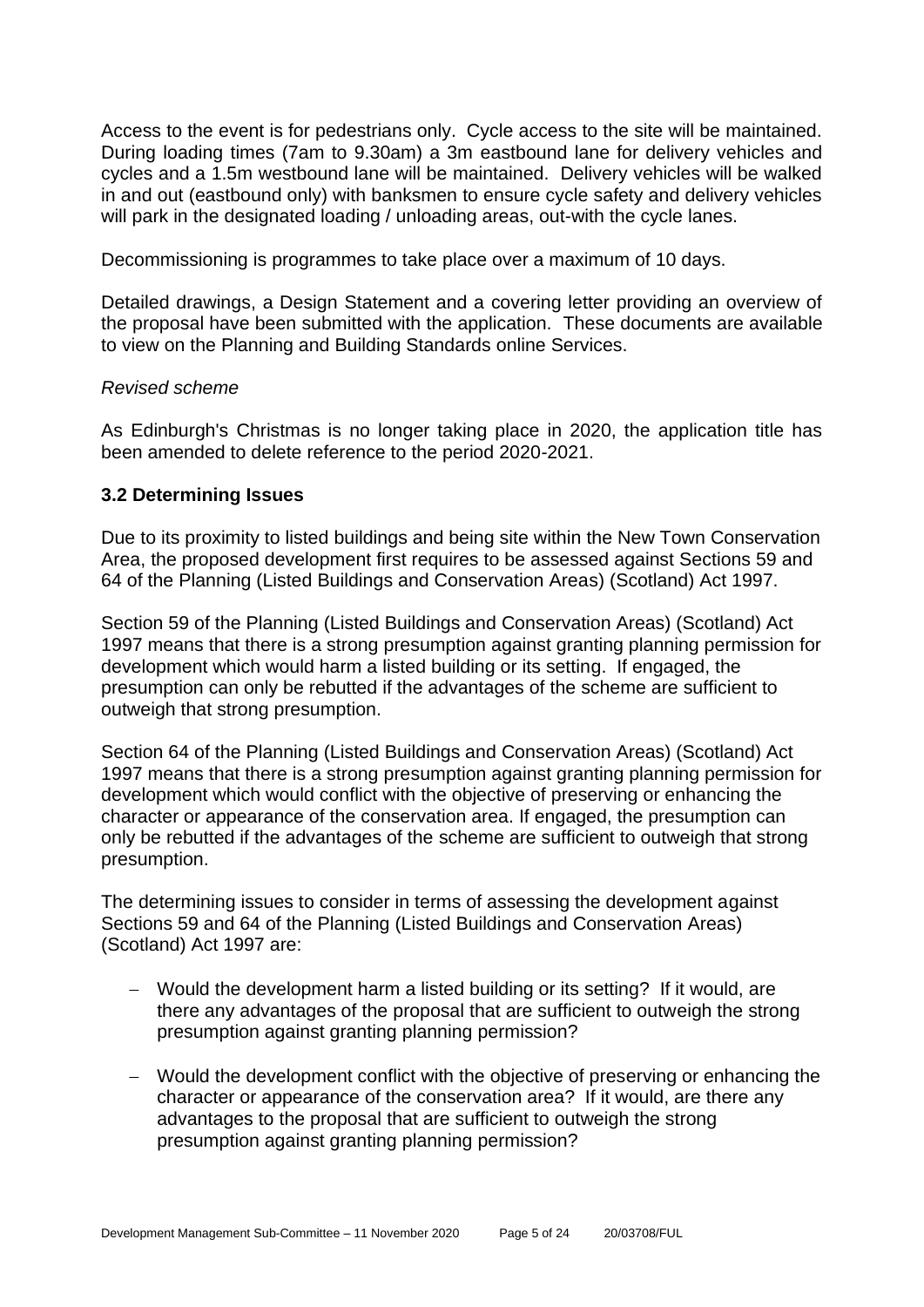If the Development complies with Sections 59 and 64 of the Planning (Listed Buildings and Conservation Areas) (Scotland) Act 1997, it then requires to be considered in terms of Sections 25 and 37 of the Town and Country Planning (Scotland) Act 1997 Section 25 requires that the determination shall be made in accordance with the development plan unless material considerations indicate otherwise.

The determining issues to consider in assessing this are:

- − Do the proposals comply with the development plan?
- − If the proposals do comply with the development plan, are there any compelling reasons for not approving them?
- − If the proposals do not comply with the development plan, are there any compelling reasons for approving them?

#### **3.3 Assessment**

To address these determining issues, the Committee needs to consider whether:

- a) There will be no significant harm to the setting of any adjacent listed buildings and will not harm the character and visual amenity of the Conservation Area;
- b) The Christmas market appropriate on the site;
- c) There will be no significant harm to the character and appearance of the designed landscape;
- d) there will be no significant harm to the Outstanding Universal Value of the World Heritage site;
- e) Public health considerations relating to COVID-19 have been addressed;
- f) Amenity including residential amenity will not be adversely affected;
- g) There are no transport issues;
- h) Representations raise issues to be addressed;
- i) The proposal has any equalities or human rights impacts.

#### a) Assessment against Listed Buildings & Conservation Areas Requirements

#### **Impact on Listed Buildings**

The proposed market and attractions would be located near to a large number of listed buildings including category A listed buildings. Owing to their size, scale, positioning, form and their design and appearance, the temporary structures would have minor adverse impact on the setting of these neighbouring listed buildings, which buildings are listed in the Background section of this report.

Notwithstanding the adverse impact, by splitting the event into 3 separate events in the city the scale of the proposal on this site is not so great as to have a profound impact on the above-mentioned heritage assets. Given this and the fact that the proposal is for a temporary period of a known duration, the impact on the setting of neighbouring listed buildings would be short term and not significantly detrimental.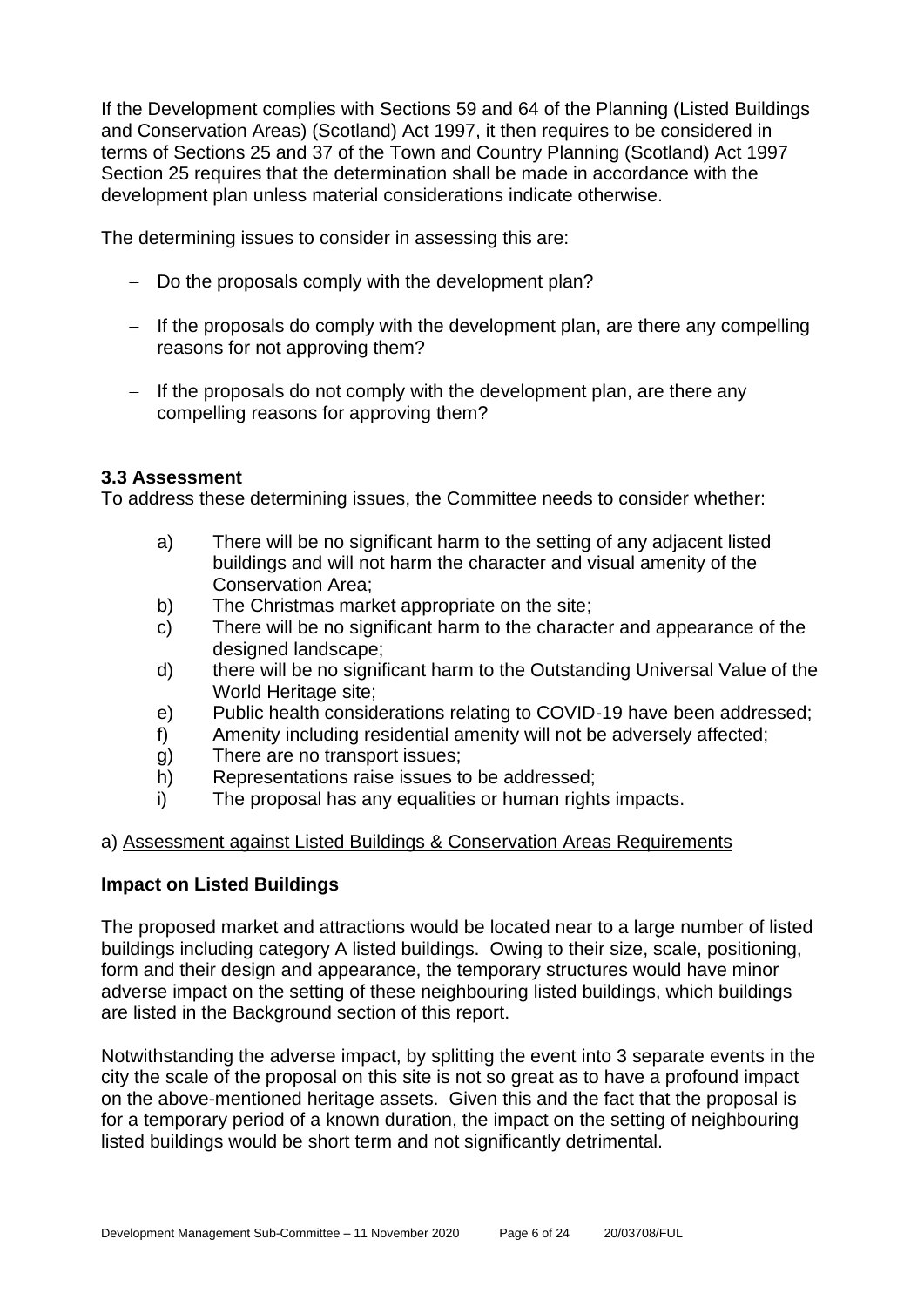Nonetheless, given that there would still be a degree of harm to the setting of neighbouring listed buildings; as explained above, in terms of the legal tests consideration is required to be given to whether there are significant material considerations that justify the development in this particular location; and if so, does this outweigh any adverse impacts. It is considered that there are significant economic and cultural benefits to the city resulting from the Christmas market, which arise because of it being located within the city centre where high footfall land uses are encouraged. Moreover, the site is exceptionally well placed for public transport owing to it being within the city centre. On balance, these benefits; which are a significant material consideration, outweigh any temporary adverse impact that the proposal will have on the setting of neighbouring listed buildings and provide reasoned justification for granting planning permission for the proposed development on the site.

#### **Impact on Conservation Area**

The New Town Conservation Area Character Appraisal identifies the essential character as being:

*The City's collection of civic statuary provides a focus and punctuation point for many vistas creating an outdoor sculpture gallery;*

*The use of grid layout forms throughout the area provides a formal hierarchy of streets with controlled vistas and planned views;*

*The central position, grid layout and uniform building heights make the area extremely sensitive to the effects of high buildings; and* 

*Terminated vistas within the grid layouts and the long-distance views across and out of the conservation area are an important feature.*

Temporary events are characteristic of the Conservation Area during the festive season. The temporary use of the site for the proposal would not detract from the character and appearance of the Conservation Area.

In addition to the other two Christmas markets currently proposed by the applicant in other parts of the city centre and other known developments in the city centre, owing to its size, form and temporary nature the cumulative impact on the character and appearance of the conservation area is not significant.

Overall, the development is not considered to conflict with the objective of preserving or enhancing the character or appearance of the conservation area.

#### b) Assessment against the Development Plan

#### **Use of site**

The application site is located on two public roads in the city centre. Policy Del 2 (City Centre) of the Edinburgh Local Development Plan (LDP) supports a mix of uses appropriate to the location of the site, its accessibility characteristics and the character of the surrounding area. Given that the proposed development is temporary it does not conflict with the key principles of Policy Del 2.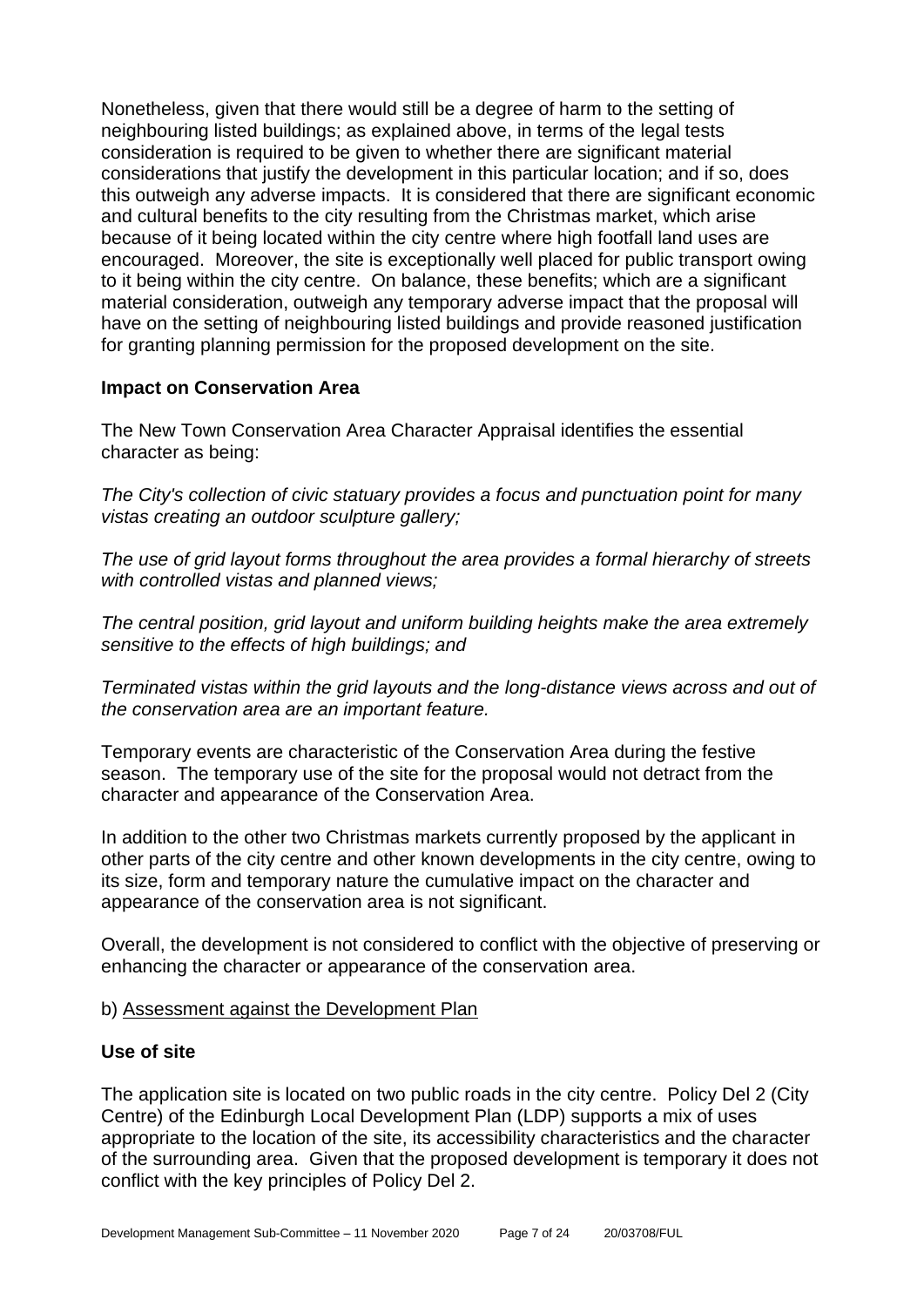The market is not an application to increase retail floorspace because of its temporary nature.

There are no development plan policies or non-statutory guidelines that directly relate to proposals for outdoor markets.

Temporary outdoor markets are traditionally found in public spaces.

Given all of the above, the principle of the proposed temporary use on the site is acceptable provided the proposal does not conflict with other development plan policies, or if it does, there are material considerations that justify approving the proposal.

#### c) Impact on Designed Landscape

Owing to their size, scale, positioning, form and their design and appearance, the proposal would temporarily impact on key views within the Designed Landscape. Notwithstanding, by splitting the event into 3 separate events in the city the scale of the proposal is relatively small and consequently the impact on the heritage assets is not profound. Given this and the fact that the proposal is for a temporary period of a known duration, the impact on the character and appearance of the Designed Landscape would be short term and not significantly detrimental.

#### d) Impact on OUV of World Heritage Site

Owing to their size, scale, positioning, form and their design and appearance, the proposal would temporarily impact on key views within the World Heritage Site. Notwithstanding, by splitting the event into 3 separate events in the city the scale of the proposal is relatively small and consequently the impact on the heritage assets is not profound. Given this and the fact that the proposal is for a temporary period of a known duration, the impact on the OUV of the World Heritage Site would be short term and not significantly detrimental.

In addition to the other two Christmas markets currently proposed by the applicant in other parts of the city centre and other known developments in the city centre, owing to its size, form and temporary nature the cumulative impact on the character and appearance of the OUV of the WHS is not significant.

#### e) Public Health ' COVID-19

At present the legislation which addresses public health in the context of COVID-19 (Coronavirus disease 2019 pandemic) is the Health Protection (Coronavirus) (Restrictions and Requirements) (Scotland) Regulations 2020. As is the case with all businesses, the operator of the market would have to meet the COVID-19 legal requirements.

As is the case for all types of businesses the Government retains the powers to close markets if required and if they only consider that certain types of market should be closed, they can define this in the legislation or regulations.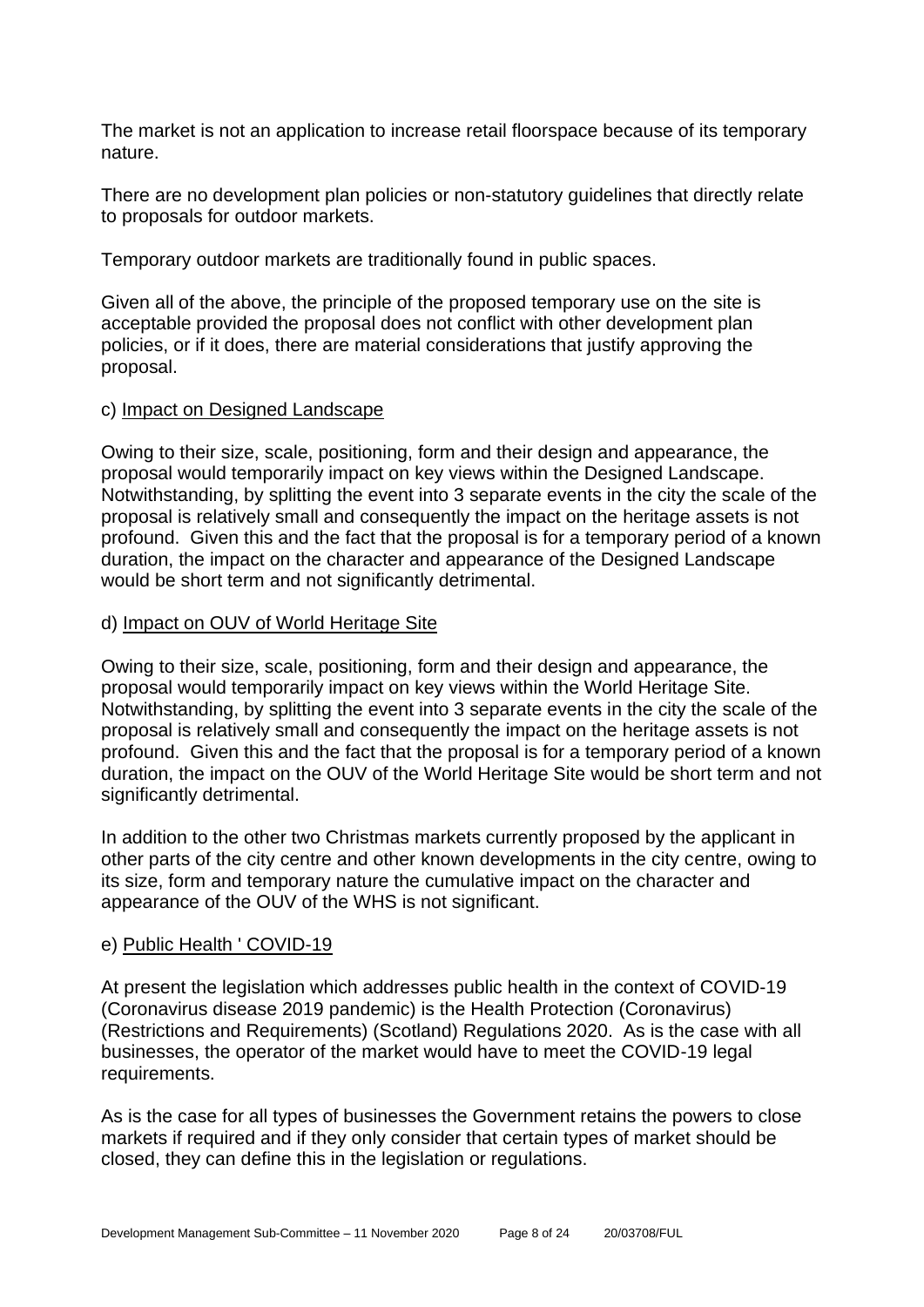The Scottish COVID-19 guidance on Safer Public Spaces; which provides specific guidance on dealing with COVID-19 in respect of all forms of markets, is guidance rather than strict legal requirements. The Council as landowner and landlord has the authority to require that the applicant demonstrate that they are complying with the Regulations and guidance before allowing them on site to construct the proposed Christmas market. Besides the planning considerations addressed covered later in this report, the proposal has wider interests for the Council to consider through other consenting and licensing regimes and any public health implications. This includes any applications by the operator or any leasee of stalls/concessions within the market for an occasional liquor license.

In terms of considering the public health impacts of COVID-19 in planning applications only the impact on neighbour amenity is a material consideration. Permission is sought for the proposal for the temporary period of 20 November 2021 to 2 January 2022. For the duration of the consent sought the COVID-19 health risks could be said to be a permanent factor and is thereby a material consideration. The broader health issues including broader COVID-19 issues are not matters for planning and are controlled by the above-mentioned health protection regulations. As clarified in the (Scottish) Chief Planner's Letter of 2 July 2020 managing the health impacts of COVID-19 falls outwith planning. The letter states that:

'Beyond the planning system, there will likely be some wider interests for businesses and local authorities to consider through other consenting and licensing regimes and any public health implications, including working within physical distancing requirements. We would draw your attention to recent guidance issued by the Scottish Government in relation to occasional licenses for licensed premises and temporary traffic regulation orders and notices. In addition, our guidance on Safer Public Spaces for Scotland published on 29 June advises on the design principles for safer urban centres and green spaces, connecting to Scotland's route map through and out of the crisis.'

Permission is sought for the proposal for the temporary period of 20 November 2021 to 2 January 2022. For the duration of the consent sought the COVID-19 health risks could be said to be a permanent factor and is thereby a material consideration. However, this is limited to considering only the application's impact on neighbour amenity. Therefore, from a COVID-19 perspective, the Planning Authority can only consider whether the application creates increased COVID-19 risks for neighbours and if so consider whether this risk can be effectively managed.

The Design Statement submitted with the application states that the proposal has been revised to include Covid-19 mitigations. However, in considering the increased COVID-19 risks for neighbours for the current proposal which is for an event in 2021-2022, a key factor to consider is that it is not known what COVID-19 restrictions will be in place by Christmas 2021. It is a reasonable assumption to make that there is likely to be some form of COVID-19 restrictions remaining in place by Christmas 2021.

The application includes the detailed layout of the structure on site. However, the actual layout of the market; in particular, the positioning of stalls/concessions and installations etc. and the passageways between them, may need to be modified to comply with whatever COVID-19 restrictions are in place at the time.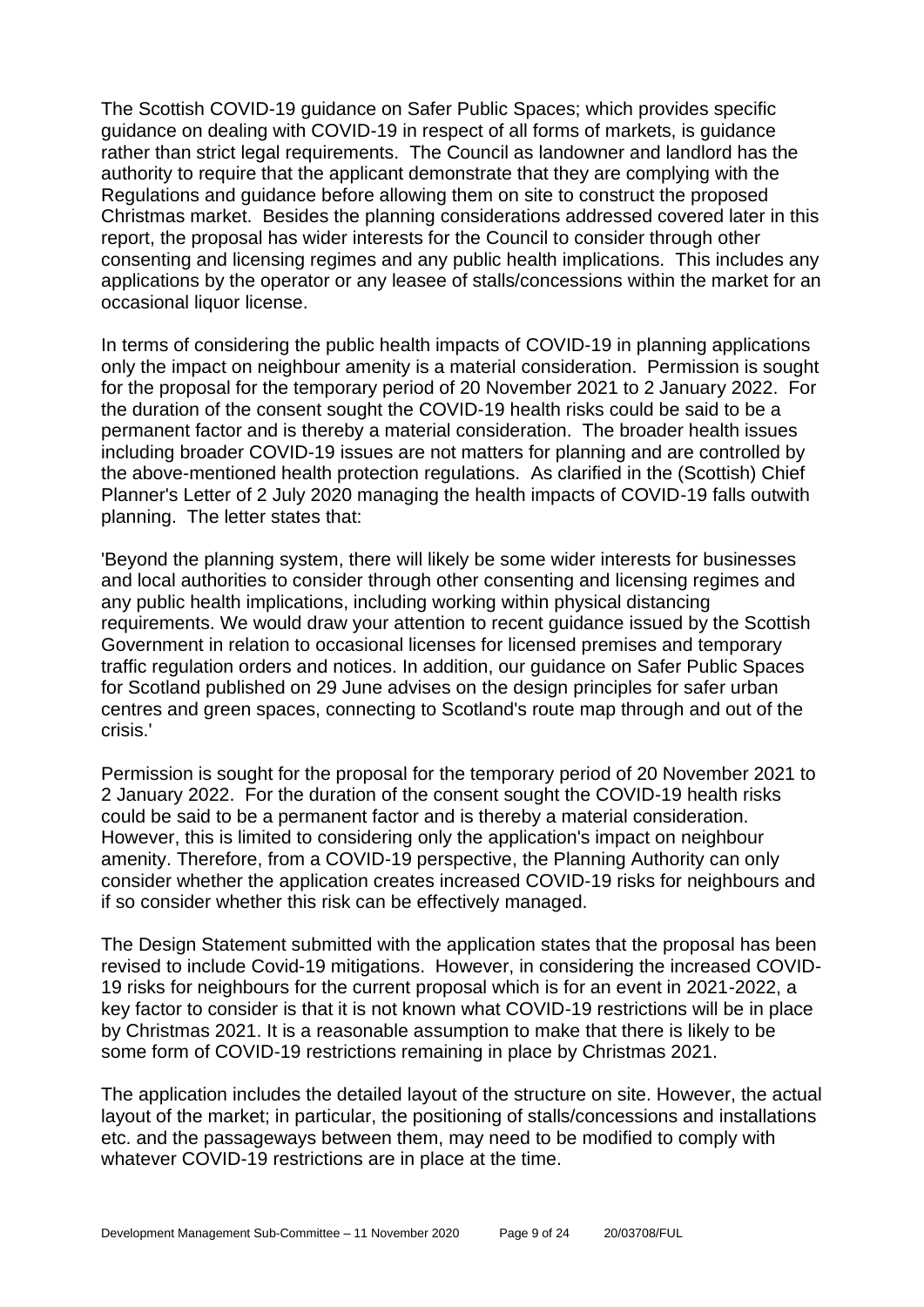The Planning Authority should avoid a position of granting permission for a detailed layout that effectively prevents a suitable operating layout next year in terms of whatever COVID-19 restrictions are in place at that time. Therefore, if planning permission is granted, the Planning Authority should not approve the detailed layout of the market at this time. Instead, it should be made a condition of a grant of planning permission that the detailed layout of the market including position of stalls/concessions, attractions and ancillary structures etc. and passageways should be submitted for the prior written approval of the Planning Authority within a specified period of time prior to the market/attractions first coming into use/operation. The reason for this condition is to ensure that the Planning Authority is satisfied that the detailed proposal is in accordance with whatever COVID-19 restrictions apply at the time in order to minimise COVID-19 risks for neighbours.

#### f) Amenity

The proposal includes two generator compounds comprising: (i) generators and refrigeration plant sited at the far west end of George Street; and, (ii) generators on Caste Street in a position near to Rose Street. The generators in Castle Street would be sited near to residential properties in Castle Street and also near to residential properties in Rose Street. Owing to the close juxtaposition of them to these neighbouring residences, there is potential for undue noise nuisance to these residences. In order to address this the agent has confirmed that their client is agreeable to swapping the Castle Street generator compound with the proposed market stall cluster located further to the north of it. Additionally, the applicant proposes to erect 3m high walls of timber hoarding around both generator compounds to mitigate noise. The Councils Environmental Protection Section are supporting of these mitigation measures which; if implemented, will ensure that there is no undue noise impact on neighbouring residential properties. These mitigation measures can be controlled by planning conditions.

In the case of the plant compound located at the west end of George Street, there is a hotel in close juxtaposition at 35-39 Charlotte Square (The Roxburghe Hotel). In 2017 a generator and refrigeration plant were positioned at this location in association with an 'Ice Kingdom Display' and no complaints were received by the Council. However, given the high noise levels the ice-rink refrigeration plant will generate, there is a concern with potential for noise nuisance to occupiers of the hotel. In order to mitigate noise nuisance from the plant it should be made a condition of a grant of planning permission that the exact positioning of the plant and generators on the site and the acoustic containment of the plant is such that an acoustic attenuation of NR35 is achieved within the guest bedrooms of the hotel between 23:00 hours and 07:00 hours with the windows closed. Subject to this, there would be no undue noise nuisance to occupiers of the neighbouring hotel or any residential property. The Council's Environmental Protection Section are supporting of this recommended control and subject to the condition being imposed they raise no objection to the application.

Owing to the nature of the proposal, there will be amplified music and a large number of people attending, including in the evening. Any noise nuisance relating to this could be addressed with the operator informally by the Council's Environmental Protection Section.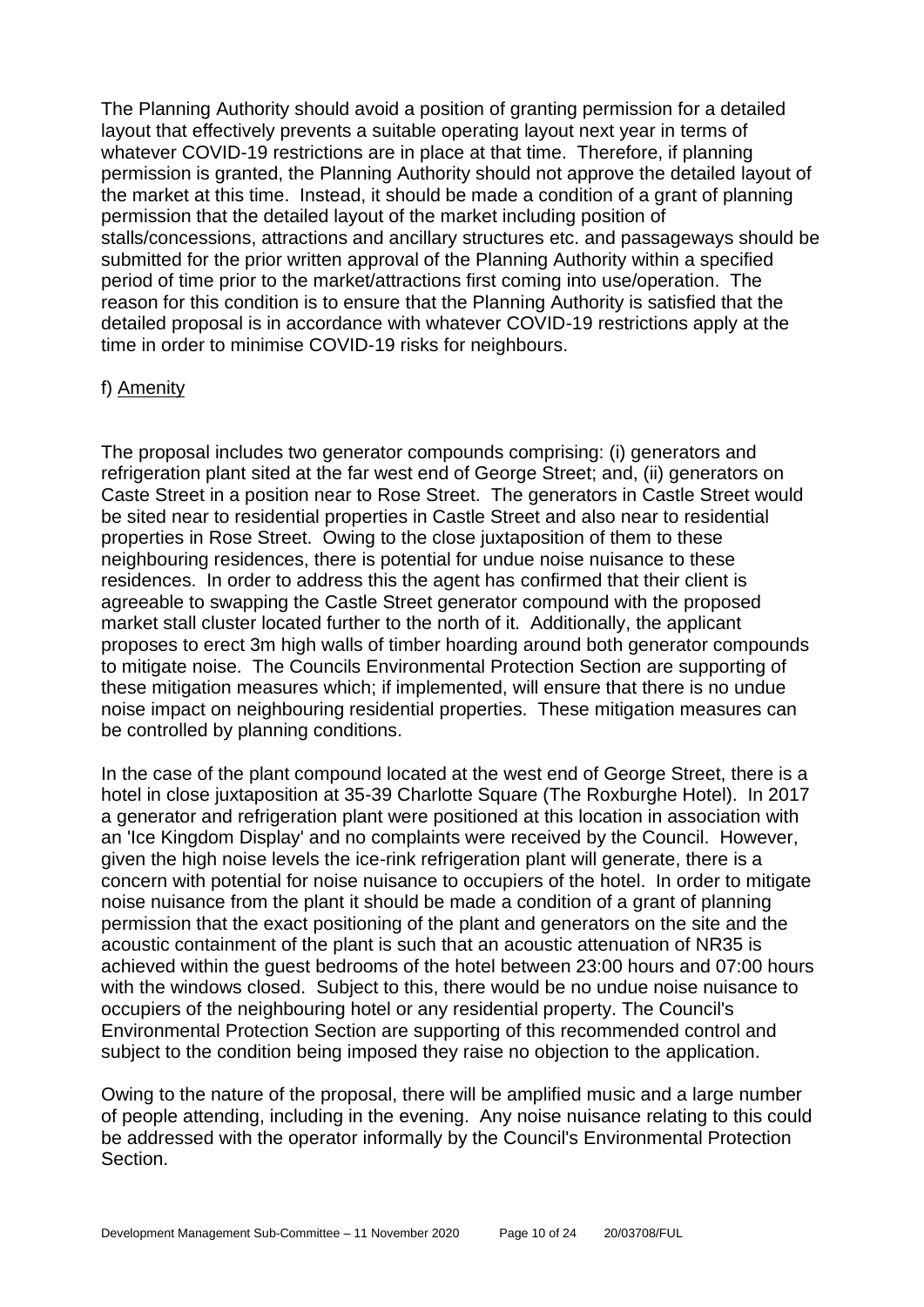#### g) Transport Issues

To facilitate the proposal the western part of George Street would have to be closed to eastbound traffic. The temporary closure of the road does not raise any transportation concerns. A permit to close the road would be required to be obtained from the Council in advance of its closure. The proposal does not raise any road safety concerns.

There will be no restrictions to pedestrian flow on the pavements adjacent to the site. The proposal raises no pedestrian safety concerns.

The site is exceptionally well placed for public transport and is located next to a local centre where high footfall land uses are encouraged. Consequently, the proposal does not raise any significant parking issues or public transport issues.

The Council's Transportation Section raises no objection to the application.

#### h) Representations

#### **Material Representations - Objection:**

Material Representations - Objection:

The following material planning matters have been raised:

- − Consider the cumulative impact of similar proposals in relation to EIA. The Planning Authority has screened the proposal for EIA and has concluded that an EIA is not required.
- − An EIA is required due to last year's market. A separate screening opinion ref.19/06081/SCR was issued for last year's market.
- − A Heritage Impact Assessment is required. Adequate information has been submitted with the application in order for the Planning Authority to understand the exact nature of the proposal and to consider the application including its impact on the setting of listed buildings and other heritage assets.
- − An EIA is required, and this was confirmed in the report to the Policy & Sustainability Committee. - The Director clarified that this statement reflected the only proposals that the Planning Authority had seen at the time and did not reflect the potential for smaller Christmas Markets as is now proposed.
- − Would cause obstructions to pedestrian movement. This is addressed in section g) above.
- − Commodification of public space. Whether there exists any legal impediment to the Council as landowner to grant a lease to the applicant/operator for the temporary use of the land is a legal matter and not a planning matter.
- − Would cause delays to bus services. This is addressed in section e) above.
- − Noise pollution. This is addressed in section f) above.
- − Harm to residential amenity. This is addressed in section f) above.
- − Detract from the character of the city, harmful to character and visual amenity of the area. - This is addressed in sections a), c) and d) above.
- − Would spoil Princes Street Gardens. This is addressed in section c) above.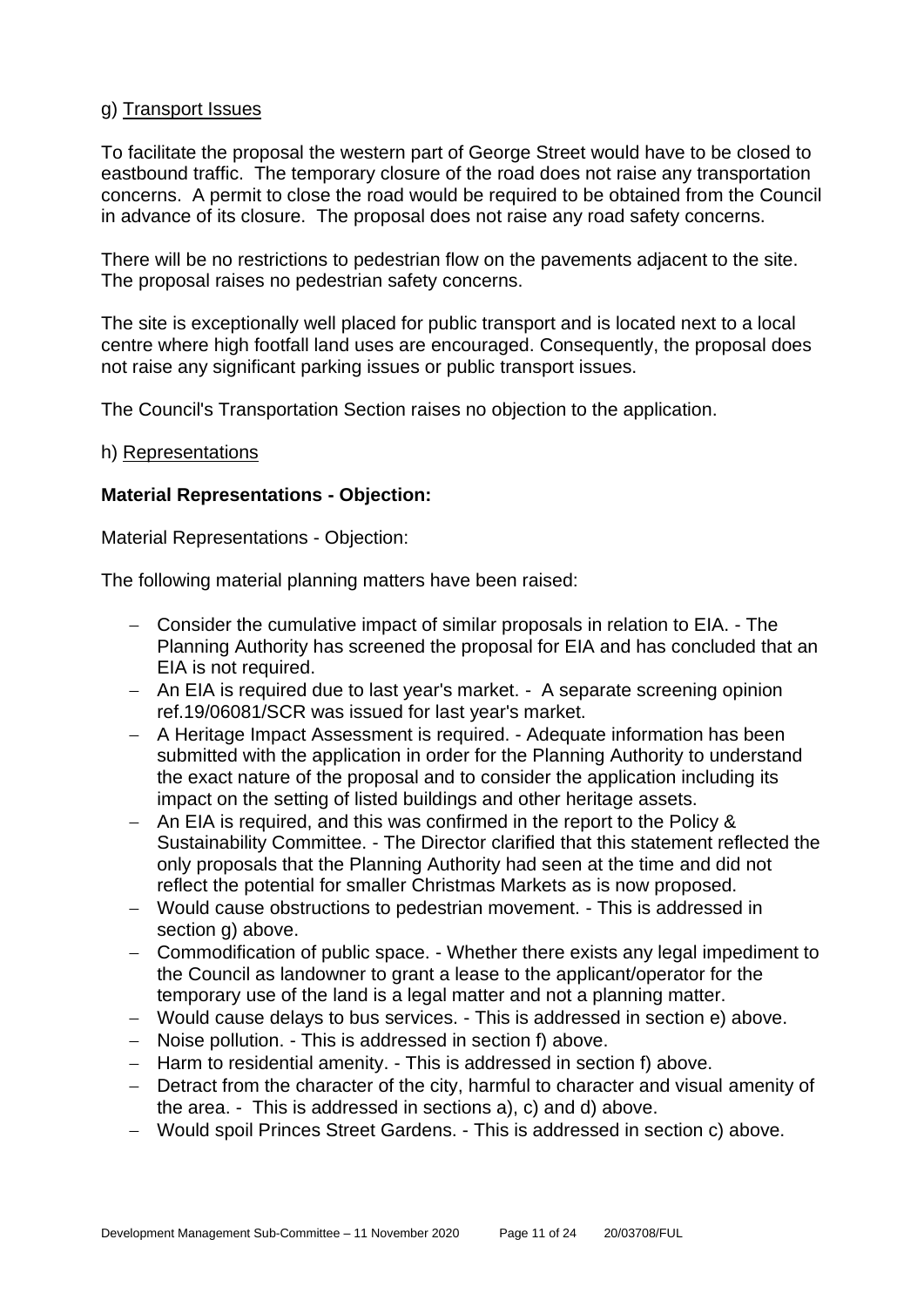- − Does not make a positive contribution to the community; but instead, it harms the community. - The Planning Authority has not been presented with any evidence to substantiate this claim.
- − The applicant has not undertaken any consultation with the local residents. The application is a `local' application and there is no statutory requirement for the applicant to undertake formal pre-application consultation.
- − In the past when Christmas markets have been dismantled and the sites vacated, they have been left in a poor condition and not adequately restored. - The Council as landowner through broader consenting and licencing regimes would ensure expeditious remediation of any damage incurred at no cost to the Council or Council taxpayers.
- − The proposal does not support local needs. It is considered that the proposal will meet some need of the local and wider community.
- − The increase in carbon dioxide emissions resulting from the proposal would conflict with the Council's carbon emission target. - The Planning Authority has not been presented with any evidence to substantiate this claim.

#### **Non-Material Representations - Objection:**

The following broad issues relating to COVID-19 are not material planning considerations:

- − Splitting the market up into smaller markets at different locations in the city increases the risks of the transmission of COVID-19 to different parts of the city.
- − Splitting the market up into smaller markets at different locations in the city reduces the risks of transmission of COVID-19 to different parts of the city.
- − Any pop-up bars operating in the market would be problematic to the effectiveness of Covid-19 test and trace systems.
- − Physical arrangements will need to be put in place to control crowds and to ensure compliance with Covid-19 regulations/guidance.
- − Would contravenes Government rules/regulations relating to the COVID-19 Pandemic.
- − Poor crowd control and the Government's social distancing rule being difficult to maintain and enforce.

The following additional non-material planning issues have been raised:

- − There are better locations for a Christmas market in the city. The application stands to be determined on its own merits.
- − The operating company is not Scottish. This is not a material planning consideration. An enhanced security and people management for all aspects of the Winter Festivals should be a priority in respect of public protection. - Matters of security and public protection are dealt with through other licensing regimes and/or are police matters and therefore are not material considerations in the determination of this application.
- − The proposal is profit driven. This is not a material planning consideration.
- − Concerns about the structural safety of the installations. Structural safety of the temporary buildings and installations is controlled by Buildings Standards legislation and not planning legislation and therefore this is not a material consideration in the determination of this application.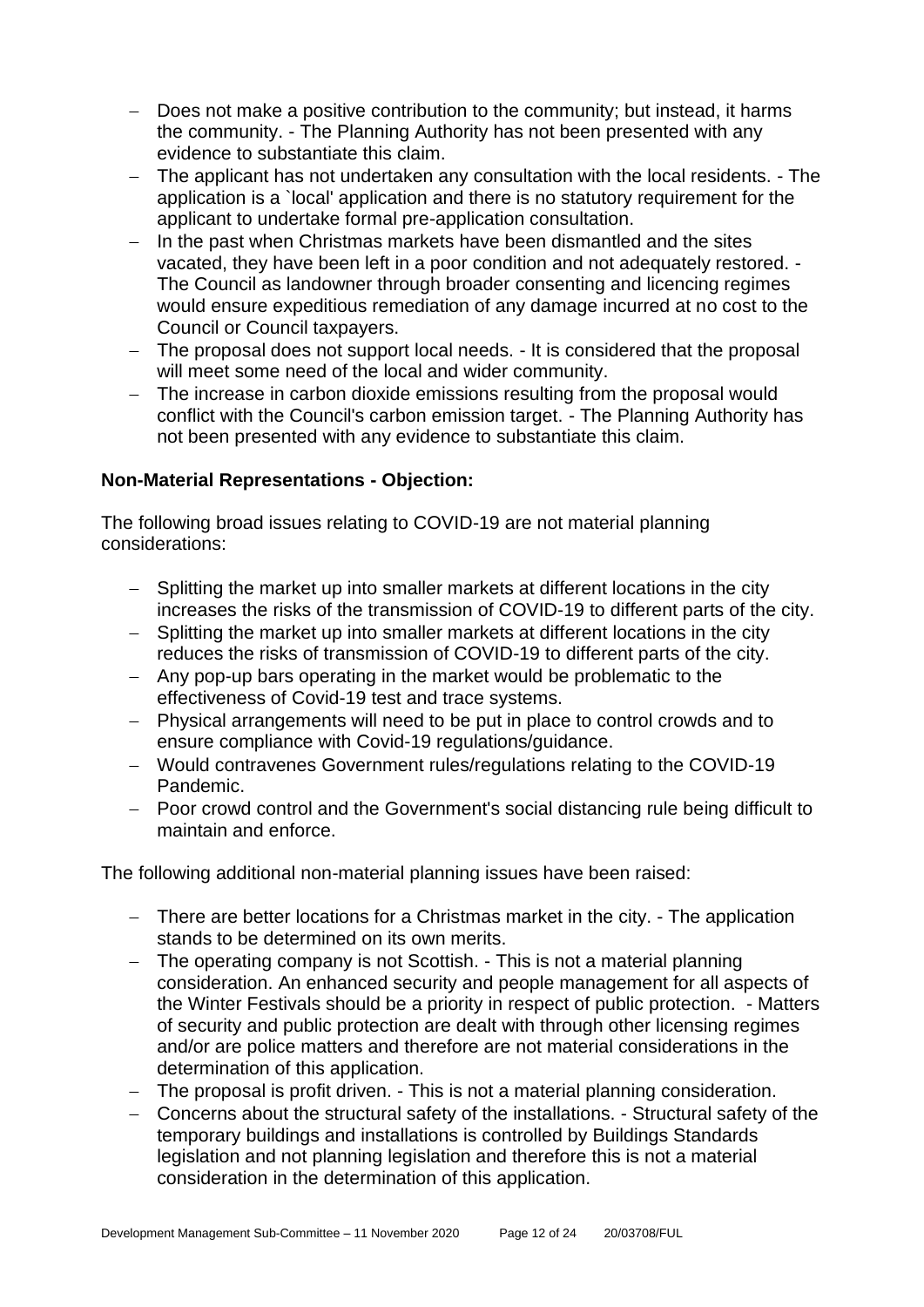- − The accounts of the applicant/operator should be made available for public scrutiny as the event is financially subsidised by the Council - The funding of the event and the financial affairs of the applicant is not a material consideration in the determination of this application.
- − There is an on-going independent examination of conduct of city officials in respect of allegations of exceeding their authority/neglecting their remit. - This is not a material consideration in the determination of this application.
- − Any Christmas market should be a Council organised, funded and run event instead of a private venture. - The application stands to be determined on its own merits.
- − Would generate rubbish This is controllable through legislation other than planning legislation.
- − Poor quality, non-locally produced/manufactured and over-priced merchandise is sold. Quality control of merchandise/goods and affordability and value for money are not planning matters.
- − Poor pay and working conditions of employees Employee pay and working conditions is controlled by legislation other than planning legislation and therefore this is not a material planning consideration.
- − Would not benefit local businesses. This is not a planning matter.
- − The operating company is not Scottish. This is not a material planning consideration.
- − The proposal would conflict with the Council's "Million Tree City" aspirations" as there would be construction near mature trees and inadequate tree root protection zones identified. - There are no trees on the site or in overhanging the site that would be impacted on by the proposals.
- − mismanagement of waste/rubbish. Public health concerns and nuisance resulting from waste mismanagement and inappropriate disposal of waste can be satisfactorily dealt with through legislation other than planning legislation.
- − odour nuisance. If odour nuisance were to arise this can be satisfactorily dealt with by Environmental Health legislation.

#### **Non-Material Representations - Support:**

- − On proviso social distancing can be maintained then the proposal is beneficial to the area.
- − Will be good for the economy.

#### i) Equalities and Rights Issues:

The Design Statement submitted with the application details measures to facilitate access for disabled people within the event. These measures are considered to be adequate. The proposal does not raise any significant issues in terms of qualities and human rights.

#### **CONCLUSION**

With reference to the Planning (Listed Buildings and Conservation Areas) (Scotland) Act 1997 the proposal would cause minor harm to the setting of neighbouring listed buildings for the temporary period of time in which the development would exist on site.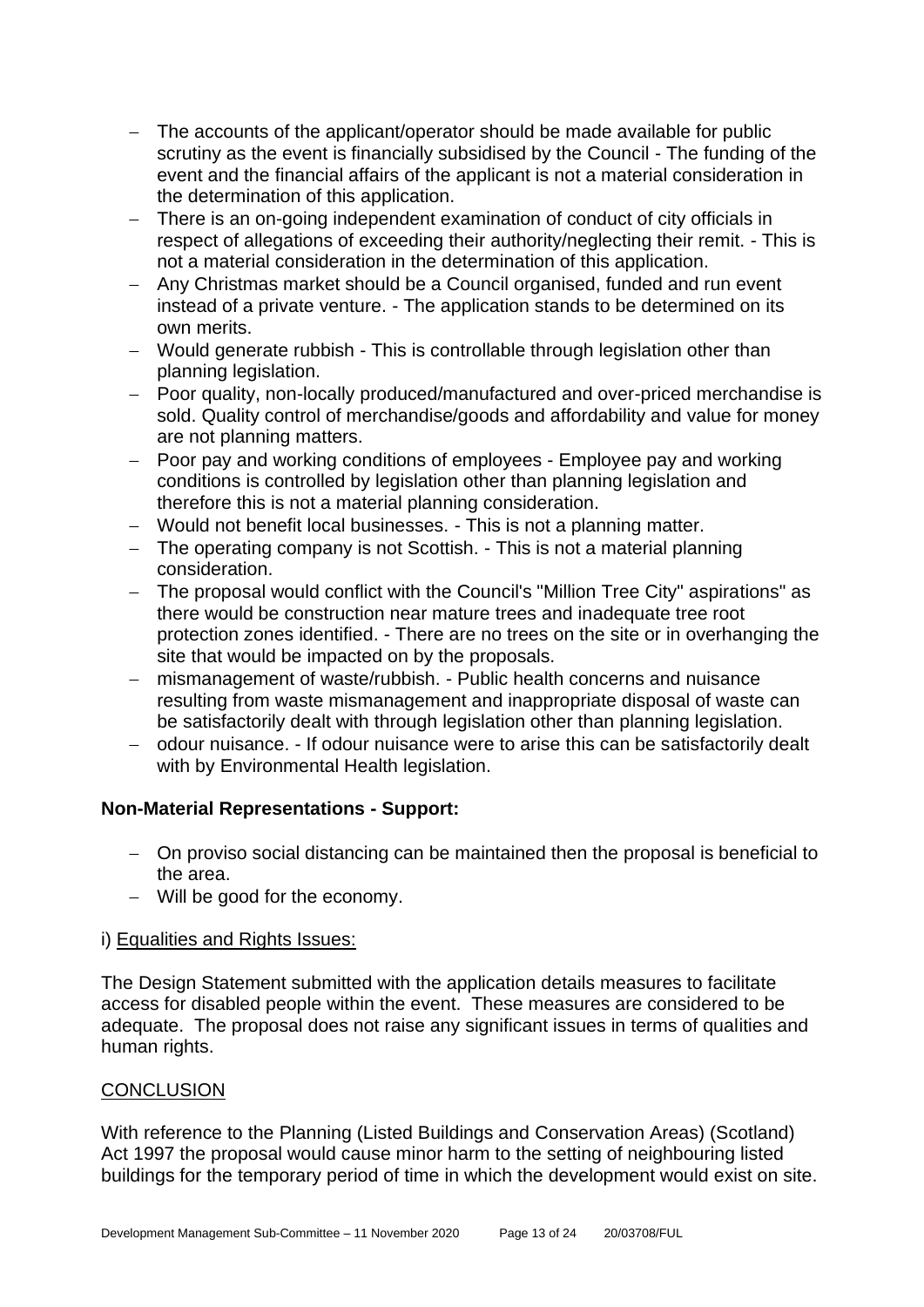Notwithstanding, it is considered that there are significant economic and cultural benefits to the city resulting from the Christmas market, which arise principally because of it being located within the city centre where high footfall land uses are encouraged. Moreover, the site is exceptionally well placed for public transport owing to it being within the city centre. On balance, these benefits; which are a considerable material consideration, outweigh the short-term adverse impact that the proposal will have on the setting of neighbouring listed buildings and provide reasoned justification for granting planning permission for the proposed development on the site. With reference to the abovementioned Act the proposal does not result in significant harm to the character and appearance of the conservation area.

The proposal does not result in significant harm to the character and appearance of the Designed Landscape or the Outstanding Universal Value of the Old and New Towns of Edinburgh World Heritage Site. The proposed development is for a temporary period and will not have a long-term impact on the site and will not result in significant harm to residential amenity. The proposal, subject to the conditions stated, is considered to be acceptable. There are no detrimental impacts on equalities or human rights. There are no material considerations which outweigh this conclusion.

It is recommended that this application be Granted subject to the details below.

#### **3.4 Conditions/reasons/informatives**

#### **Conditions:-**

- 1. Planning permission is granted for the limited period of between 20 November 2021 and 2 January 2022 only.
- 2. The temporary market and attractions including timber stalls, ice rink and ancillary structures shall only operate between the hours of 10am and 10pm on the dates specified in condition 1.
- 3. The temporary structures and installations and ancillary structures, plant and generators shall be removed from the site within 10 days of the date of expiry of the temporary period specified in condition 1.
- 4. No development shall take place on site unless and until the following is submitted to the Planning Authority between the period of the 05 October 2021 and the 06 November 2021 and written confirmation is subsequently received from the Planning Authority that the details are approved:
- (i) Notwithstanding that delineated on drawings and documents docketed to this planning permission, a revised detailed site layout plan delineating the precise layout of the stalls/concessions, attractions including fairground rides, other installations and ancillary structures and plant to be sited within the market and delineated on the plan on page 12 and listed on page 13 of the Design Statement, dated September 2020, docketed to this planning permission.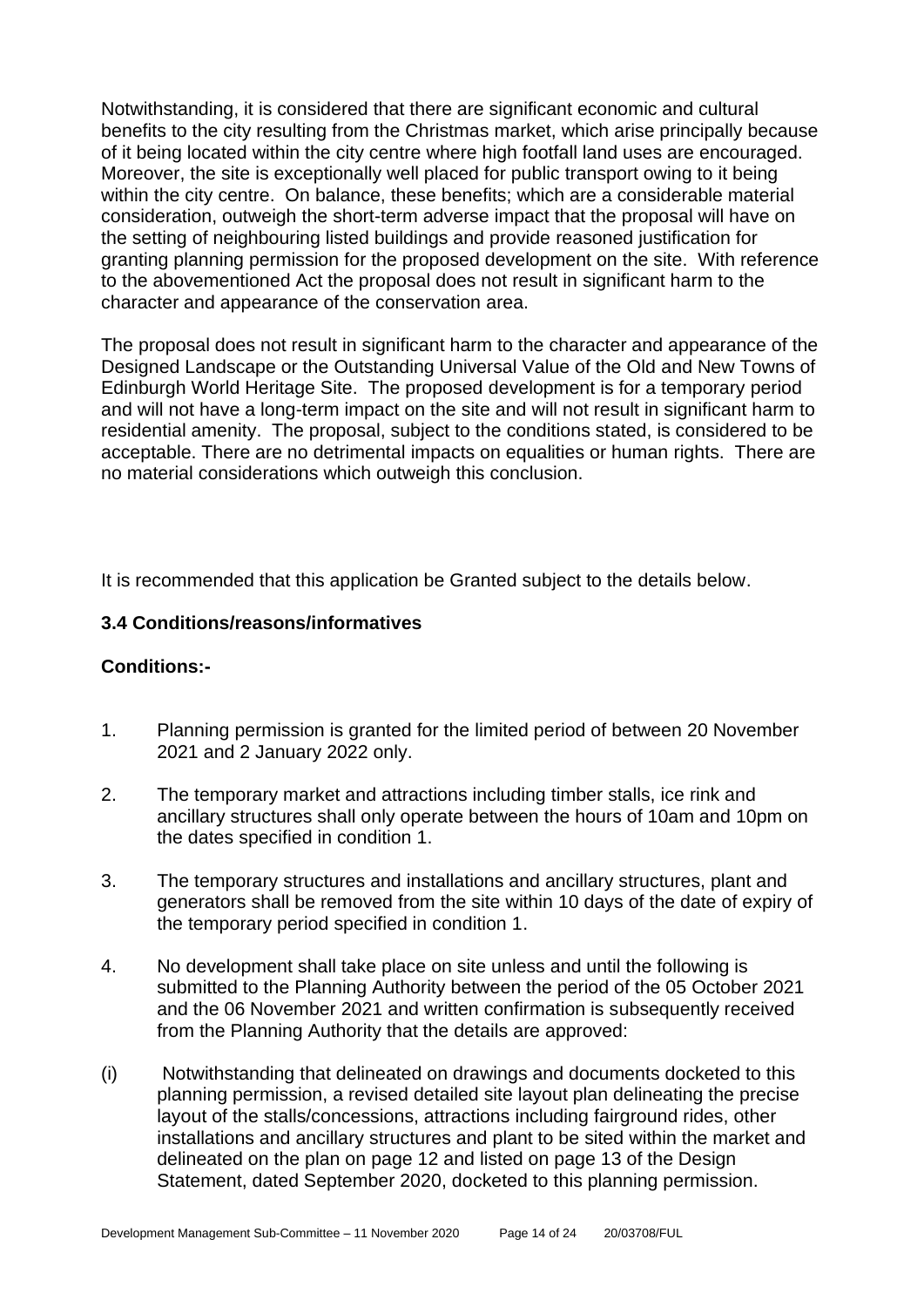(ii) a written specification of how the layout of the stalls/concessions, attractions including fairground rides, other installations and ancillary structures and plant within the market delineated on the site layout plan (i) has been laid out to comply with the COVID-19 regulations/restrictions in place at the time of submission of the revised site layout plan (i).

Notwithstanding the structures/attractions/plant delineated/listed on pages 12 & 13 of the Design Statement dated September 2020 and docketed to this planning permission, the quantum of structures, concessions, attractions and associated structures and plant delineated on (i) and specified in (ii) above and subsequently erected/sited on the site shall; if necessary, be reduced in order to comply with the COVID-19 regulations/restrictions in place at the time of submission of the revised site layout plan (i) and written specification (ii).

- 5. Notwithstanding that delineated on drawing UB-ECH 20-003B submitted with the application, the generators within the Castle Street part of the site shall not be sited in the location delineated on that plan; but instead, they shall be sited further north on the site in the location delineated as stalls 1-6.
- 6. Prior to the generators first coming into operation the 3m high timber hoarding to be erected around the perimeter of the generator compounds shall be erected and thereafter retained for the duration of this temporary planning permission.
- 7. Notwithstanding the location of the George Street ice rink plant and generators delineated on drawing UB-ECH 20-003B and the detailed of them specified on other application drawings, the positioning of them on the site and the acoustic containment/enclosures installed/erected around them shall achieve an acoustic attenuation of NR35 within the neighbouring hotel at 35-39 Charlotte Square (The Roxburgh Hotel) between 23:00 hours and 07:00 hours. The noise measurements shall be taken within the guest bedrooms of the hotel with the windows closed.

#### **Reasons**:-

- 1. To restrict the duration of the development to the temporary periods sought.
- 2. In the interests of safeguarding the amenity of neighbouring noise sensitive properties.
- 3. In order to safeguard visual amenity.
- 4. To ensure that the detailed layout of the market including various structures, stalls/concessions, attractions, installations and ancillary structures and plant and the passageways between them complies with the COVID-19 Regulations in place at the time when market/attractions first start trading/operating, in the interests of minimising the risk of transmission of COVID-19 to occupants of neighbouring properties.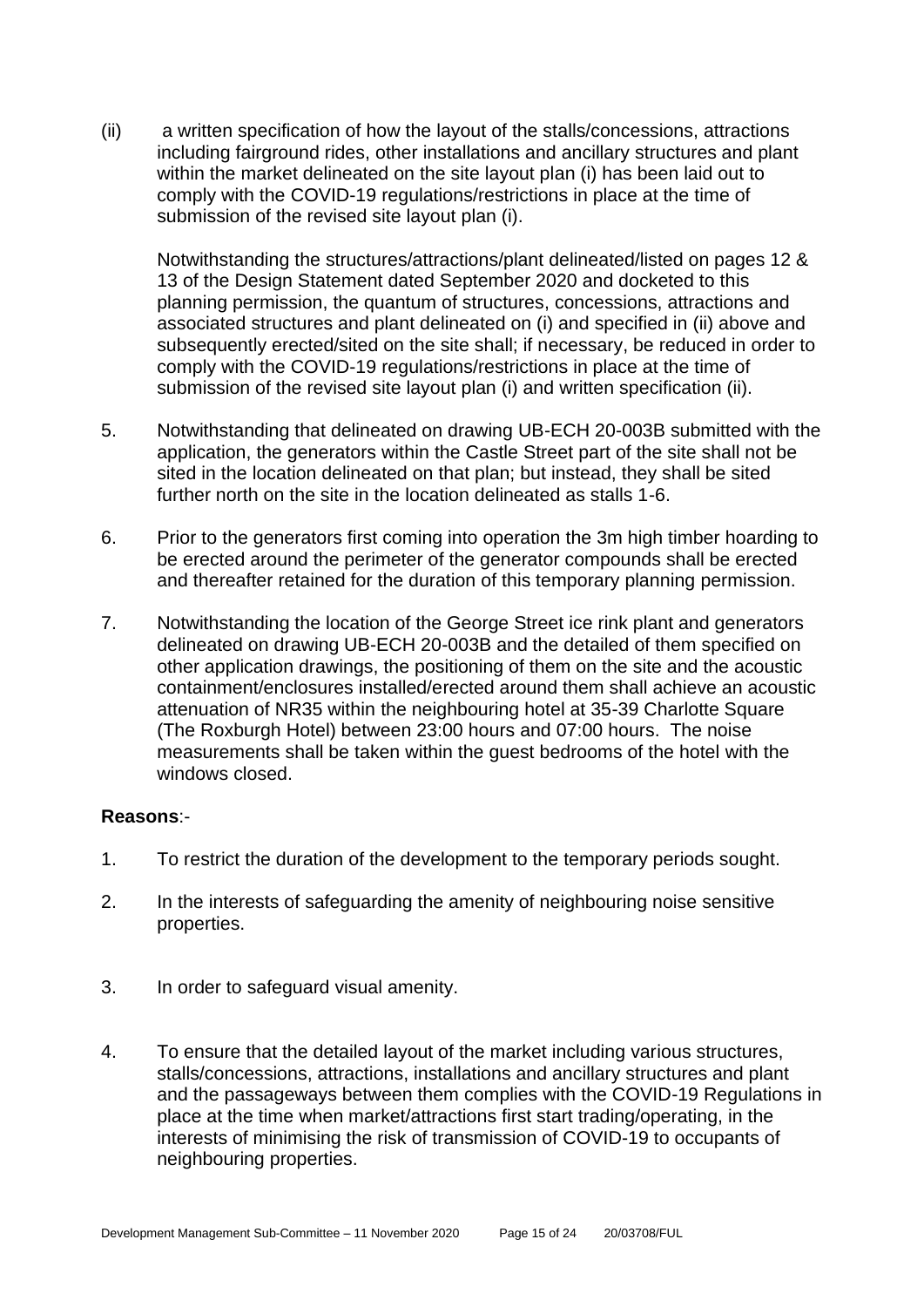- 5. In the interests of safeguarding the amenity of neighbouring noise sensitive properties from undue noise nuisance.
- 6. In the interests of safeguarding the amenity of neighbouring noise sensitive properties from undue noise nuisance.
- 7. In the interests of safeguarding the amenity of occupants of the neighbouring hotel from undue noise nuisance.

#### **Informatives:-**

It should be noted that:

- 1. The applicant will repair any damage to the kerbs and footways when accessing and exiting the site. In this regard he will require to contact the Central Local Area Manager to agree the extent of the dilapidation survey and the required roads permits required during the erection and dismantling of the market.
- 2. Any sign, canopy or similar structure mounted perpendicular to the building (i.e. overhanging the footway) shall be mounted a minimum of 2.25m above the footway and 0.5m in from the carriageway edge to comply with Section 129(8) of the Roads (Scotland) Act 1984.
- 3. The City of Edinburgh Council acting as Roads Authority reserves the right under Section 93 of The Roads (Scotland) Act 1984 to adjust the intensity of any non-adopted lighting applicable to the application address.
- 4. The applicant/operator(s) should consult with the tram team regarding construction timing. This is due to the potential access implications of construction / delivery vehicles and likely traffic implications as a result of diversions in the area which could impact delivery to, and works at, the site. Tram power lines are over 5m above the tracks and do not pose a danger to pedestrians and motorists at ground level or to those living and working in the vicinity of the tramway. However, the applicant should note that there are potential dangers and, prior to commencing work near the tramway, a safe method of working must be agreed with the Council and authorisation to work obtained. Authorisation is needed for any of the following works either on or near the tramway:
	- − Any work where part of the site such as tools, materials, machines, suspended loads or where people could enter the Edinburgh Tram Hazard Zone. For example, window cleaning or other work involving the use of ladders;
	- − Any work which could force pedestrians or road traffic to be diverted into the Edinburgh Trams Hazard Zone;
	- − Piling, using a crane, excavating more than 2m or erecting and dismantling scaffolding within 4m of the Edinburgh Trams Hazard Zone;
	- − Any excavation within 3m of any pole supporting overhead lines;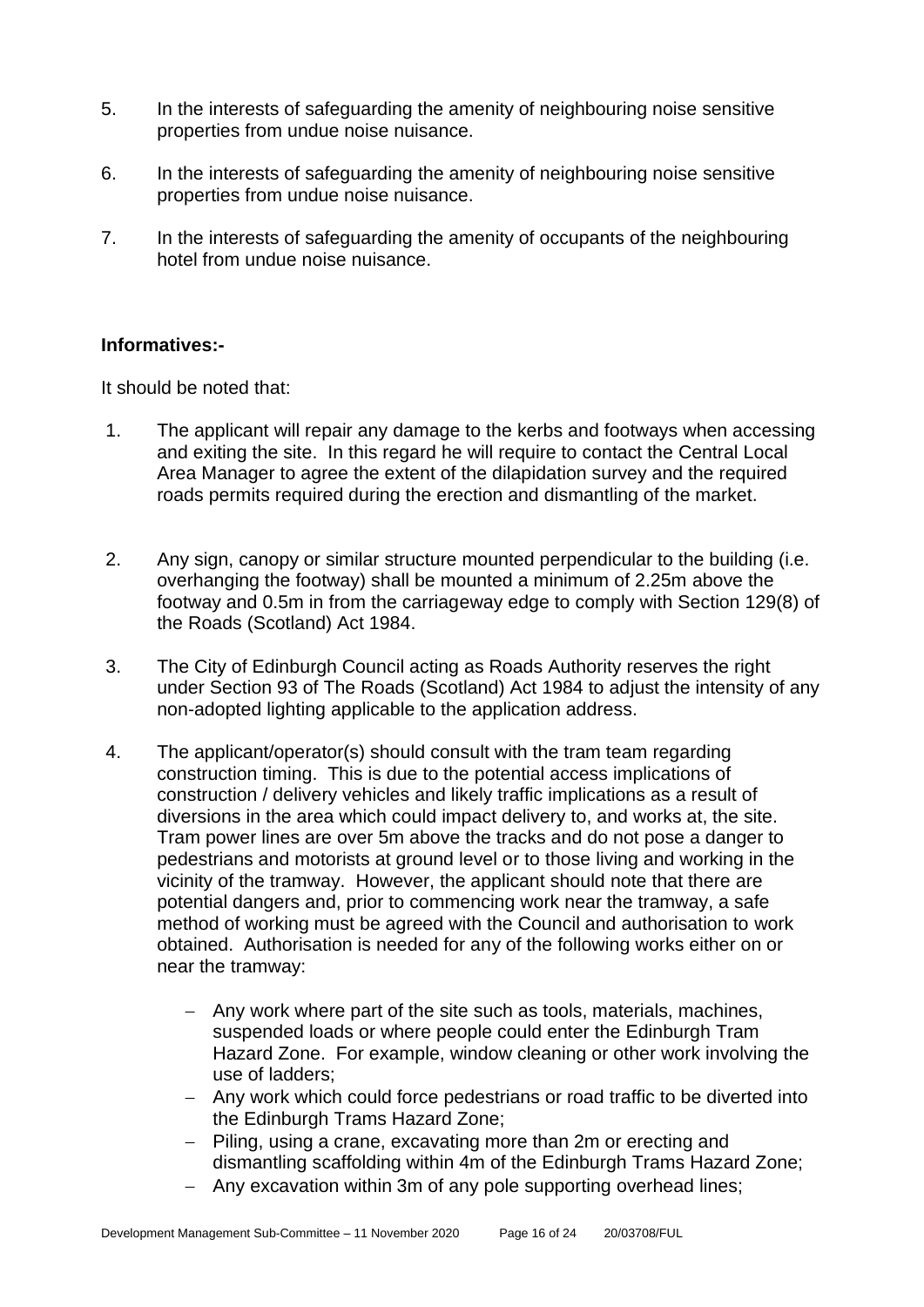- − Any work on sites near the tramway where vehicles fitted with cranes, tippers or skip loaders could come within the Edinburgh Trams Hazard Zone when the equipment is in use;
- − The Council has issued guidance to residents and businesses along the tram route and to other key organisations who may require access along the line. (See full guidance on obtain to get permission to work near a tram way at: - http://edinburghtrams.com/community/working-aroundtrams)

## **Financial impact**

#### **4.1 The financial impact has been assessed as follows:**

There are no financial implications to the Council.

## **Risk, Policy, compliance and governance impact**

**5.1** Provided planning applications are determined in accordance with statutory legislation, the level of risk is low.

#### **Equalities impact**

#### **6.1 The equalities impact has been assessed as follows:**

This application was assessed in terms of equalities and human rights. The impacts are identified in the Assessment section of the main report.

## **Sustainability impact**

#### **7.1 The sustainability impact has been assessed as follows:**

This application is not subject to the sustainability requirements of the Edinburgh Design Guidance.

#### **Consultation and engagement**

#### **8.1 Pre-Application Process**

Pre-application discussions took place on this application.

#### **8.2 Publicity summary of representations and Community Council comments**

The application was advertised on the 18 September 2020. Forty five representations were received comprising forty two objections to the application including an objection from the Cockburn Association, one raising a general comment and two in support of the application.

A full assessment of these representations can be found in the main report in the Assessment Section.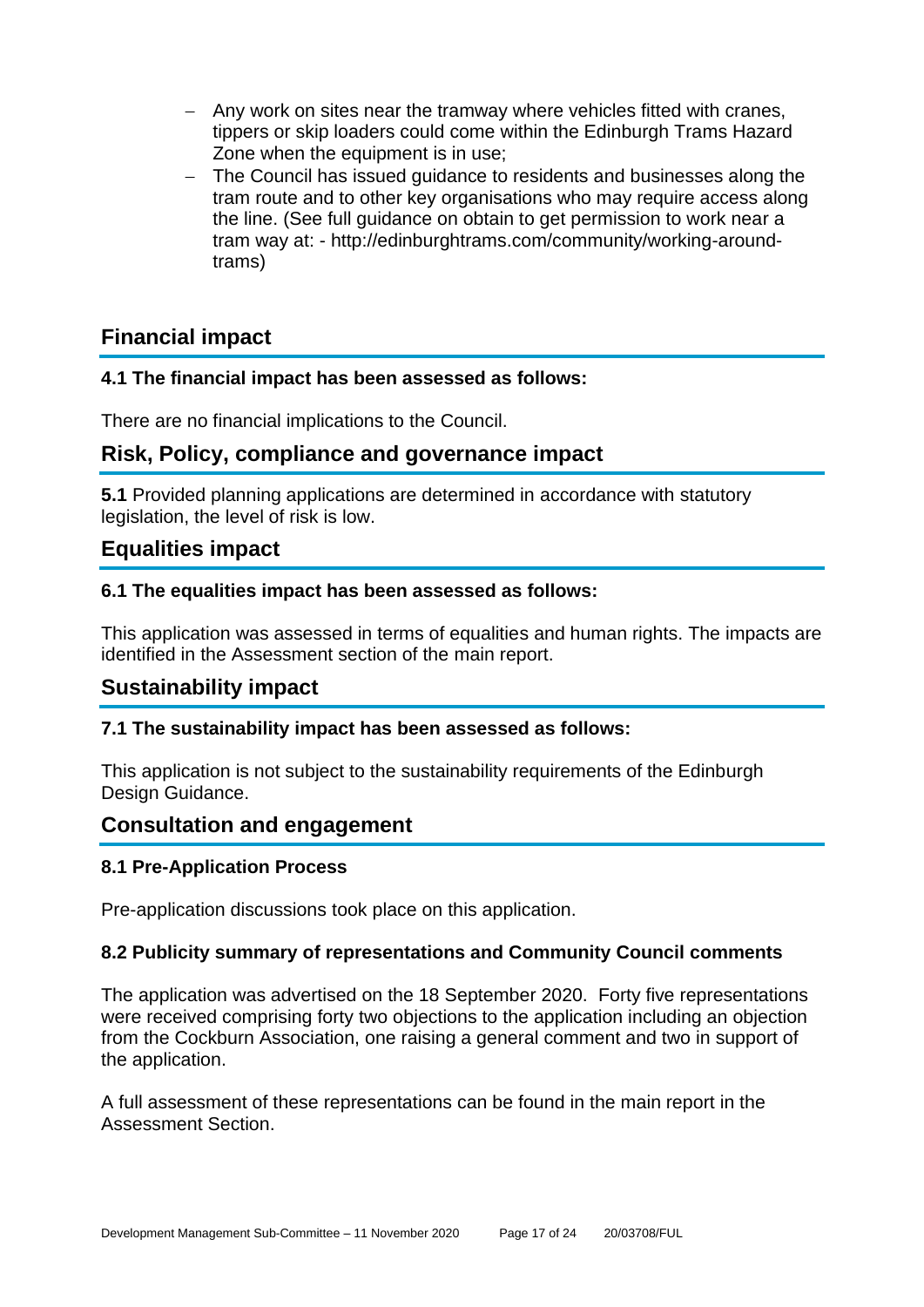## **Background reading/external references**

- To view details of the application, go to
- [Planning and Building Standards online services](https://citydev-portal.edinburgh.gov.uk/idoxpa-web/search.do?action=simple&searchType=Application)
- [Planning guidelines](http://www.edinburgh.gov.uk/planningguidelines)
- [Conservation Area Character Appraisals](http://www.edinburgh.gov.uk/characterappraisals)
- [Edinburgh Local Development Plan](http://www.edinburgh.gov.uk/localdevelopmentplan)
- **[Scottish Planning Policy](http://www.scotland.gov.uk/Topics/Built-Environment/planning/Policy)**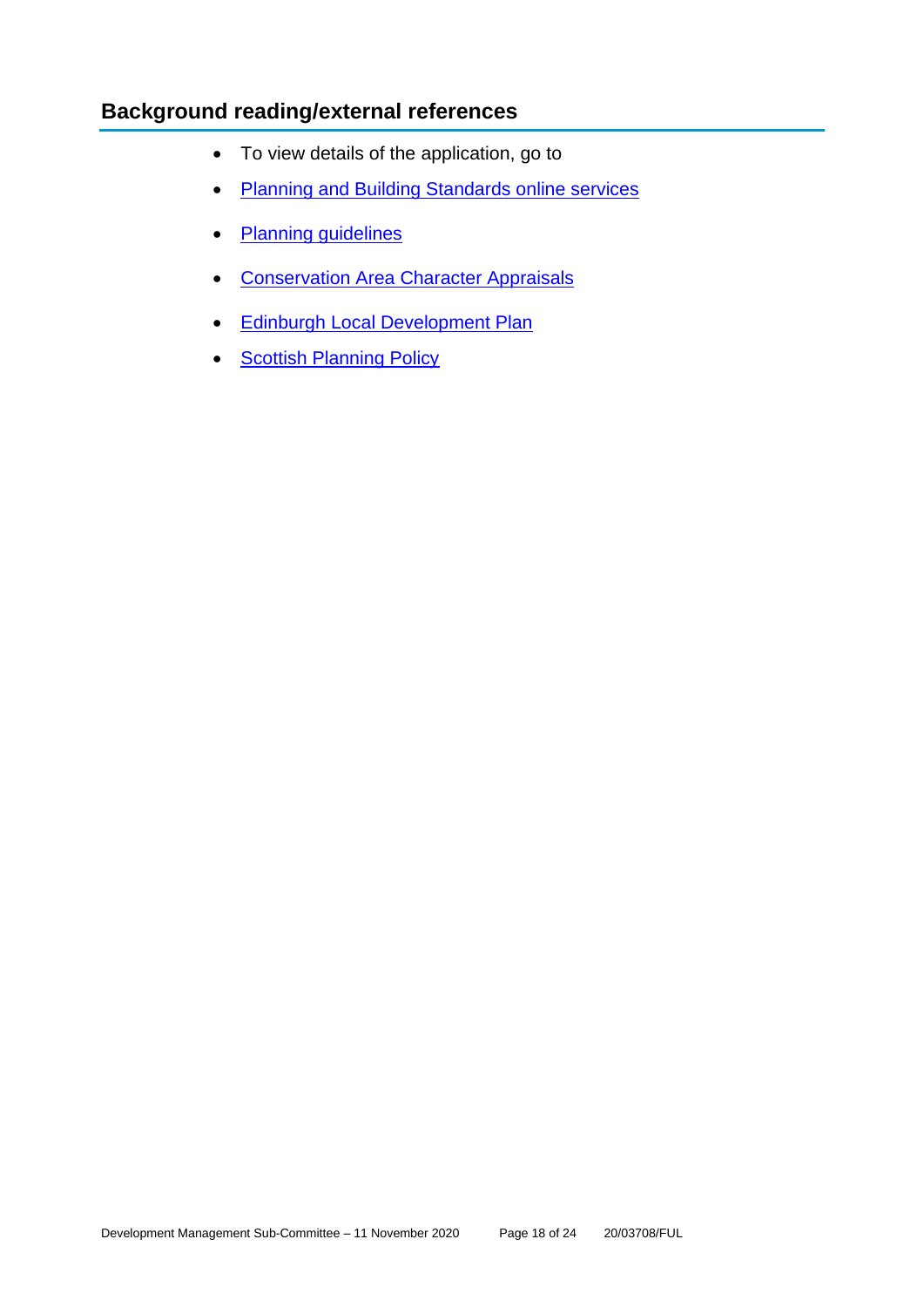| <b>Statutory Development</b><br><b>Plan Provision</b> | The adopted Edinburgh Local Development Plan. |
|-------------------------------------------------------|-----------------------------------------------|
| Date registered                                       | 3 September 2020                              |
| <b>Drawing numbers/Scheme</b>                         | 01, 04, 05, 06, 07, 08, Design Statement,     |
|                                                       | Scheme 1                                      |

**David R. Leslie** Chief Planning Officer PLACE The City of Edinburgh Council

Contact: Adam Thomson, Planning Officer E-mail:adam.thomson@edinburgh.gov.uk

## **Links - Policies**

#### **Relevant Policies:**

LDP Policy Del 2 (City Centre) sets criteria for assessing development in the city centre.

LDP Policy Des 1 (Design Quality and Context) sets general criteria for assessing design quality and requires an overall design concept to be demonstrated.

LDP Policy Des 5 (Development Design - Amenity) sets criteria for assessing amenity.

LDP Policy Env 1 (World Heritage Site) protects the quality of the World Heritage Site and its setting.

LDP Policy Env 3 (Listed Buildings - Setting) identifies the circumstances in which development within the curtilage or affecting the setting of a listed building will be permitted.

LDP Policy Env 6 (Conservation Areas - Development) sets out criteria for assessing development in a conservation area.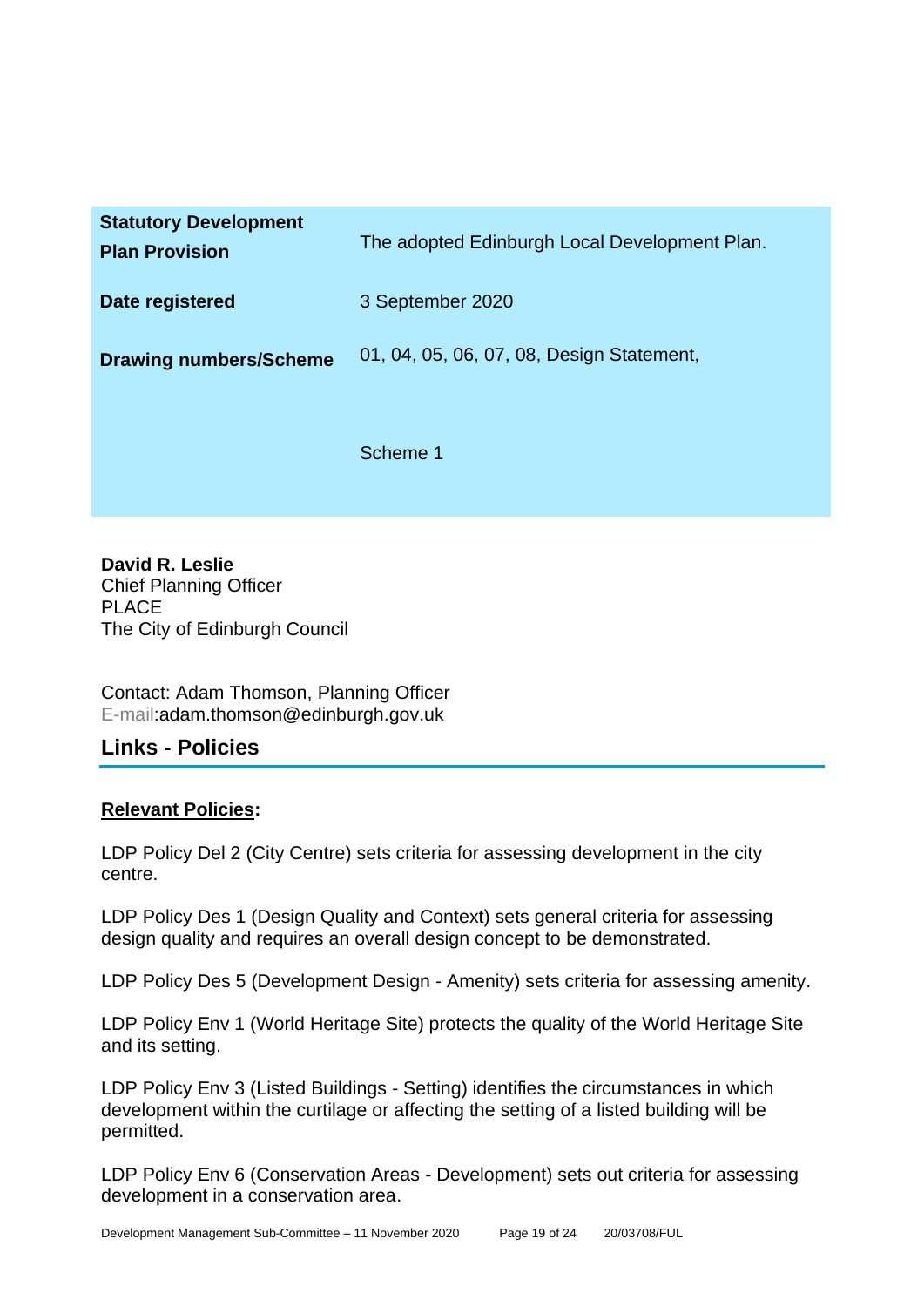LDP Policy Env 7 (Historic Gardens and Designed Landscapes) protects sites included in the national Inventory of Gardens and Designed Landscapes and other historic landscape features.

**Non-statutory guidelines** 'LISTED BUILDINGS AND CONSERVATION AREAS' provides guidance on repairing, altering or extending listed buildings and unlisted buildings in conservation areas.

#### **Other Relevant policy guidance**

**The New Town Conservation Area Character Appraisal** states that the area is typified by the formal plan layout, spacious stone built terraces, broad streets and an overall classical elegance. The buildings are of a generally consistent three storey and basement scale, with some four storey corner and central pavilions.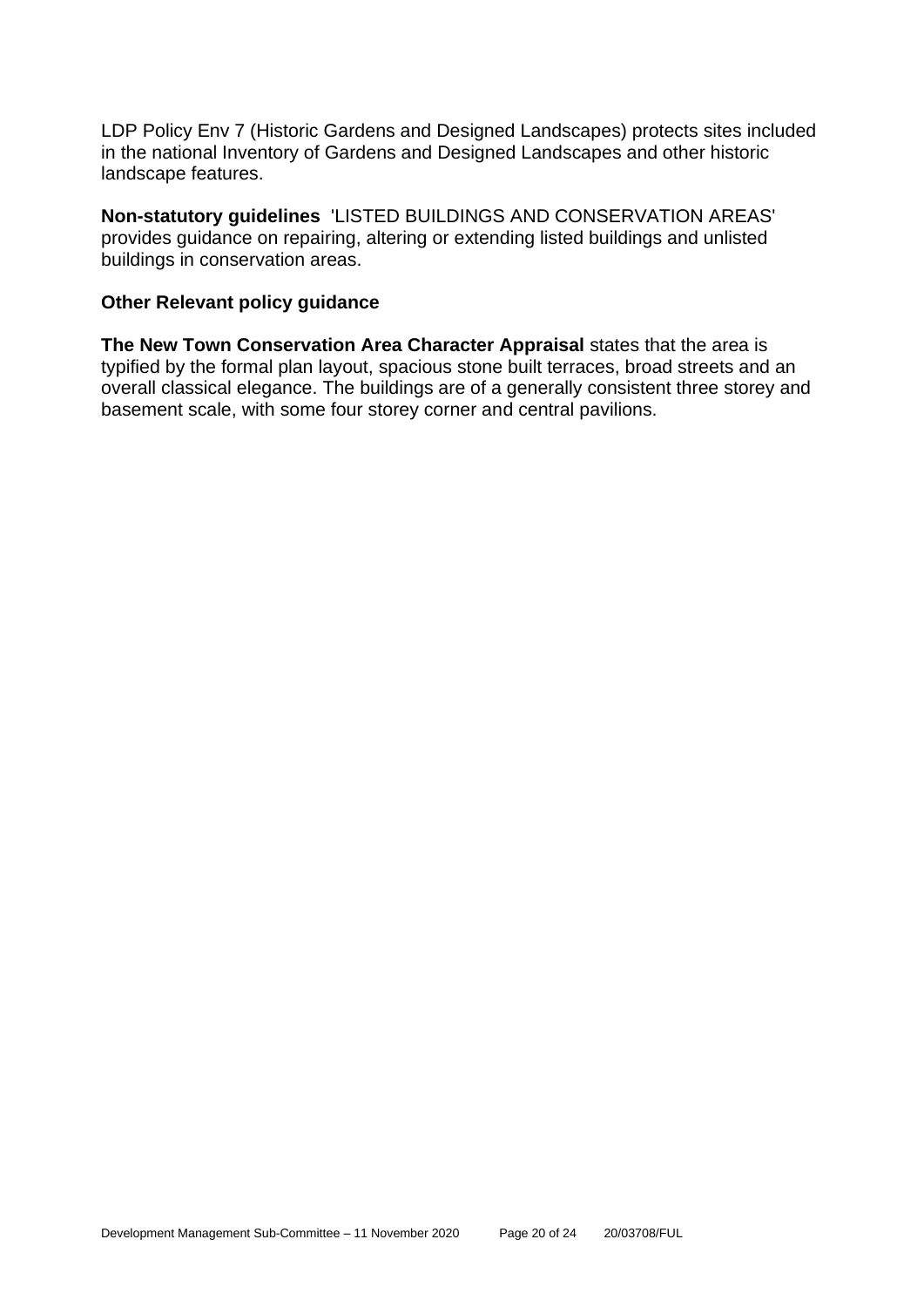# **Appendix 1**

**Application for Planning Permission 20/03708/FUL At Christmas Market, George Street, Edinburgh Erection of Edinburgh's Christmas at George Street and Castle Street, including Christmas Market Stalls, Ice Rink, Plant and Boot Room, Around the Corner Bar, Box Office, Associated Site Offices, Stores and Ancillary Facilities (amended application for festive period 2021- 2022).**

#### **Consultations**

Historic Environment Scotland - Date 30/09/2020

Thank you for your consultation which we received on 09 September 2020. We have assessed it for our historic environment interests and consider that the proposals affect the following:

Edinburgh World Heritage Site Boundary (100018438),

GEORGE STREET AND CASTLE STREET, STATUE OF DR CHALMERS (LB27847), 33-39 (INCLUSIVE NOS) CHARLOTTE SQUARE AND 142-146 GEORGE STREET WITH RAILINGS AND LAMP STANDARDS (LB27847), 40-46 (INCLUSIVE NOS) CHARLOTTE SQUARE AND 143 GEORGE STREET WITH RAILINGS AND LAMP STANDARDS (LB28507), 115 GEORGE STREET WITH RAILINGS (LB28854), 117 TO 121 GEORGE STREET CHURCH OF SCOTLAND OFFICES (LB28854), 125 GEORGE STREET WITH RAILINGS AND LAMP STANDARDS (LB28856), 112 GEORGE STREET WITH RAILINGS AND LAMP STANDARDS (LB28883) THE NEW TOWN GARDENS (GDL00367).

You should also seek advice from your archaeology and conservation service for matters including unscheduled archaeology and category B and C-listed buildings.

Our Advice

The application is for the erection of an ice rink, timber stalls and ancillary structures along the West end of George Street and part of Castle Street, as part of Edinburgh's Christmas Market. We note that the current application is part of wider proposals that also include facilities in the High Street and East Princes Street Gardens, the latter provision being much reduced from previous years.

Taking into account the time-limited consent and temporary nature of the proposals, in this instance we consider that the proposals for George Street and Castle Street would be unlikely to have a significant impact on the OUV of the World Heritage Site, or the setting of the Category A listed assets noted above.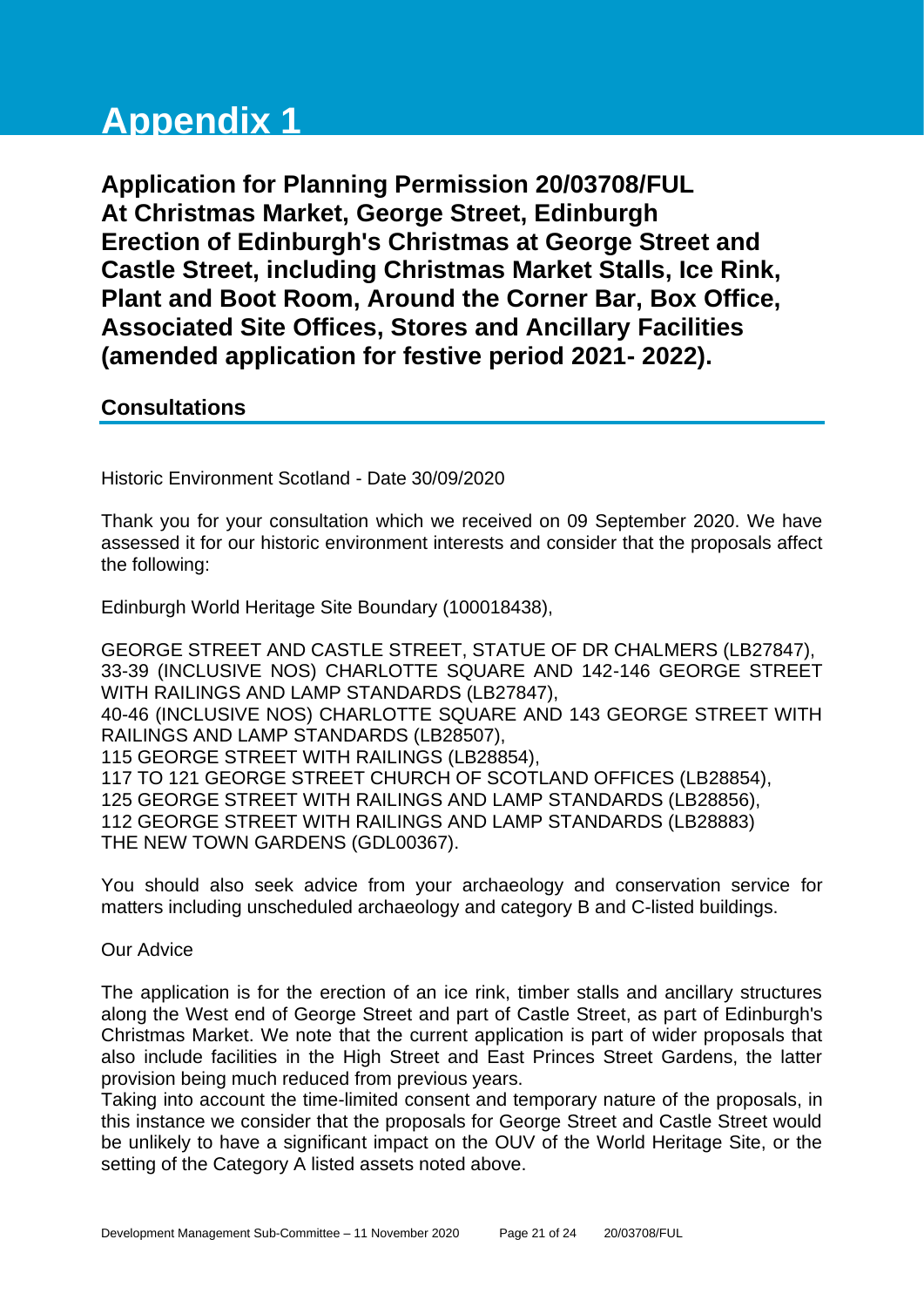However, should an application come forward to either extend the period of consent, or make such an arrangement permanent, we may take a different view.

Planning authorities are expected to treat our comments as a material consideration, and this advice should be taken into account in your decision making. Our view is that the proposals do not raise historic environment issues of national significance and therefore we do not object. However, our decision not to object should not be taken as our support for the proposals. This application should be determined in accordance with national and local policy on development affecting the historic environment, together with related policy guidance.

Further Information

This response applies to the application currently proposed. An amended scheme may require another consultation with us.

Guidance about national policy can be found in our 'Managing Change in the Historic Environment' series available online at www.historicenvironment.scot/advice-andsupport/planning-and-guidance/legislation-and-guidance/managing-change-in-the-

historic-environment-guidance-notes/.Technical advice is available through our Technical Conservation website at www.engineshed.org.

Please contact us if you have any questions about this response. The officer managing this case is Mario Cariello who can be contacted by phone on 0131 668 8917 or by email on mario.cariello@hes.scot.

Edinburgh World Heritage 13 October 2020

The principal focus of Edinburgh World Heritage is the impact on the Outstanding Universal Value (OUV) of the `Old and New Towns of Edinburgh¿ World Heritage Site (`the World Heritage Site¿ or `WHS¿). Therefore, proportional comment may be made on impact upon individual heritage assets (e.g. Listed Buildings and Conservation Areas), but only to the extent that this impacts upon the city $i$  s overall OUV. The Local Planning Authority should therefore give additional consideration to individual heritage assets affected, beyond the scope of our comments, in line with planning policy and legislation.

This application lies within the context of two associated applications for dispersed Christmas markets in the city (references 20/03707/FUL and 20/03728/FUL). For the benefit of the Planning Department, we have provided separate responses to these associated consultations, though clearly they merit consideration as a cumulative whole.

#### SUMMARY OF OUTSTANDING UNIVERSAL VALUE

The OUV of the World Heritage Site is well-established in the UNESCO inscription, and will therefore not be repeated here.

Edinburgh World Heritage has broken this down into 5 overarching qualities which can be found on our website. Due to the nature and location of the proposed development, the following elements of

World Heritage Sites Outstanding Universal Value are most likely to be affected.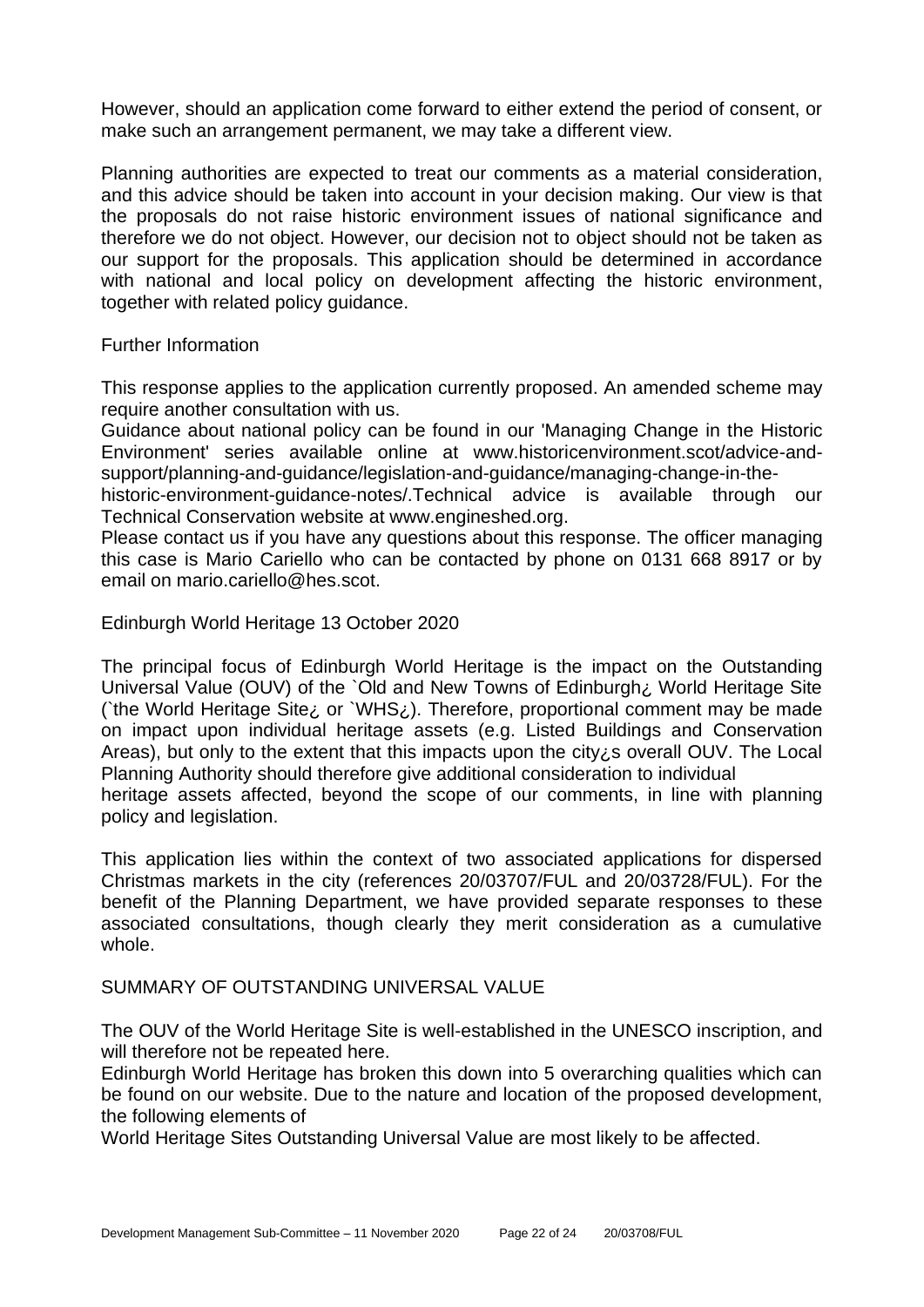• `A Model City<sub>i</sub>: The Old and New Towns embody the changes in European urban planning from inward looking, defensive walled medieval cities, through 18th and 19th centuries formal Enlightenment planning, to the 19th century revival of the Old Town with its adaptation of a

Baronial style of architecture in an urban setting.

• `Monumental City¿: The city¿s fine collection of neo-classical monuments that reflect its status as Scotland¿s capital. These monuments contribute to the richness and diversity of the townscape and their subjects represent a variety of personalities who were significant in their time. George Street and Castle Street are at the heart of Edinburgh¿s First New Town and retain a high degree of both its historic character and authenticity of both urban layout and historic architecture. As such, these areas make a significant contribution to the overall OUV of the World Heritage Site and to the contribution to OUV made by their many associated heritage assets (including the New Town Conservation Area, New Town Gardens designated landscape and many listed buildings).

IMPACT ON OUTSTANDING UNIVERSAL VALUE

The proposals would result in the infilling of public realm specifically designed for high quality open space with structures which are not in keeping with their quality and character of environment.

Therefore, we consider that the proposals would cause harm to the OUV of the World Heritage site as a result of disrupting key views, setting of individual historic sites and public realm character.

It is acknowledged that this harm is temporary in nature. Given that we understand the Christmas markets will not be going forward this year, the application principally relates to holiday period of 2021-22 for a period of approximately 59 days (including construction and deconstruction).

#### RELEVANT POLICY & LEGISLATION

In addition to the duties, legislation and policies relating to individual heritage assets, the following are

those most pertinent to the World Heritage Site in this case (not exhaustive):

• Duty to protect, conserve and present OUV for future generations (UNESCO)

• Where a development proposal has the potential to affect a World Heritage Site, or its setting,

the planning authority must protect and preserve its Outstanding Universal Value (Scottish

Planning Policy, 147)

• The siting and design of development should take account of all aspects of the historic

environment (Scottish Planning Policy, 140)

• Development which would harm the qualities which justified the inscription of the Old and

New Towns of Edinburgh and/or the Forth Bridge as World Heritage Sites or would have a

detrimental impact on a Site¿s setting will not be permitted. This policy requires development